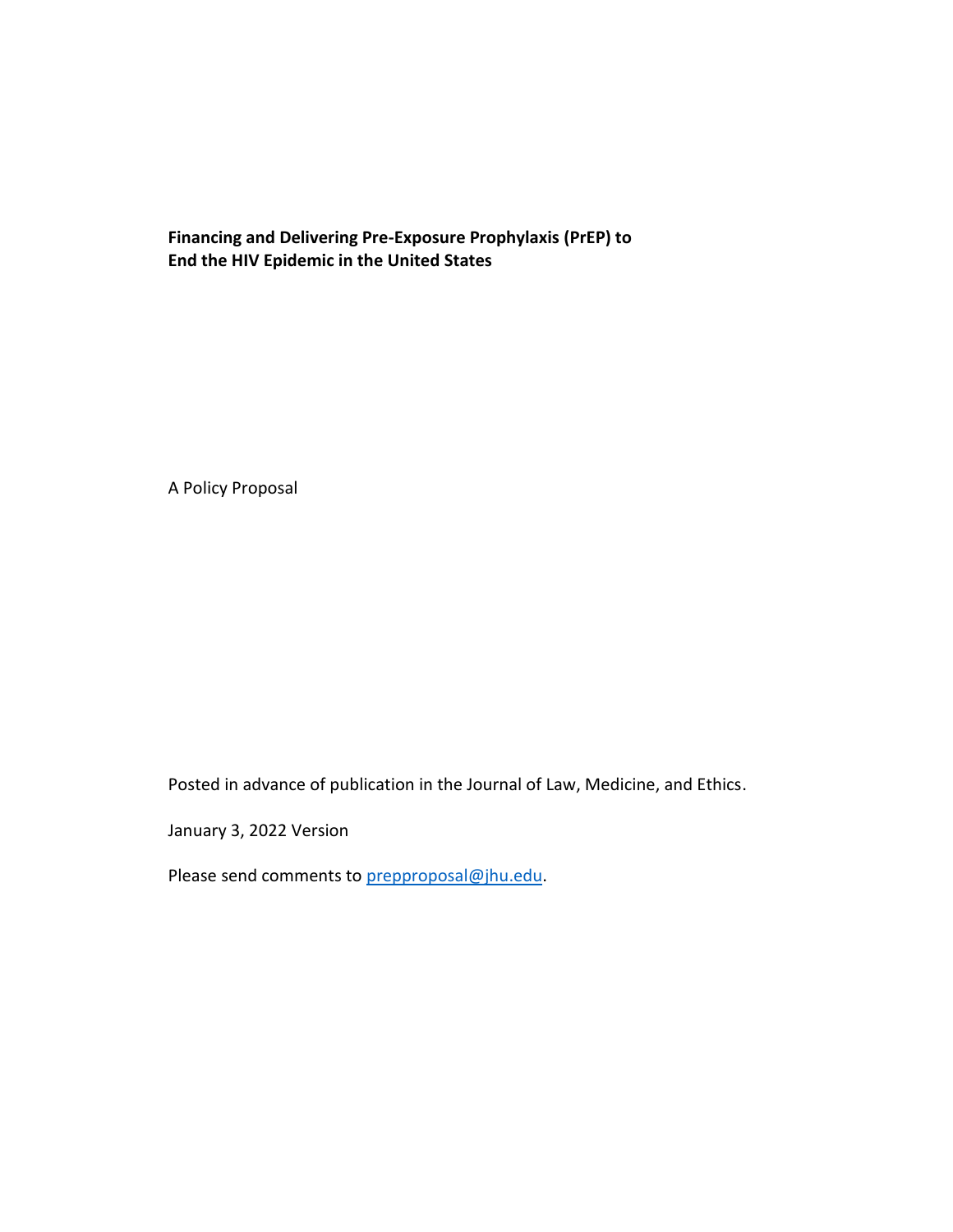This proposal was authored by Amy Killelea, Jeremiah Johnson, Derek Dangerfield, Chris Beyrer, Matthew McGough, John McIntyre, Rebekah Gee, Jeromie Ballreich, Rena Conti, Tim Horn, Jim Pickett, and Joshua Sharfstein.

The authors acknowledge and appreciate the feedback provided on drafts of this proposal by Gerard Anderson, Aaron Kesselheim, Alex Keuroghlian, Kathleen McManus, Andrea Noda, Rupa Patel, Marcus Ponder II, Andrew Schneider, Naomi Seiler, Aaron Siegler, Andrea Weddle, Tim Westmoreland, and James Williams.

The authors acknowledge and appreciate receiving financial support for this project from Arnold Ventures.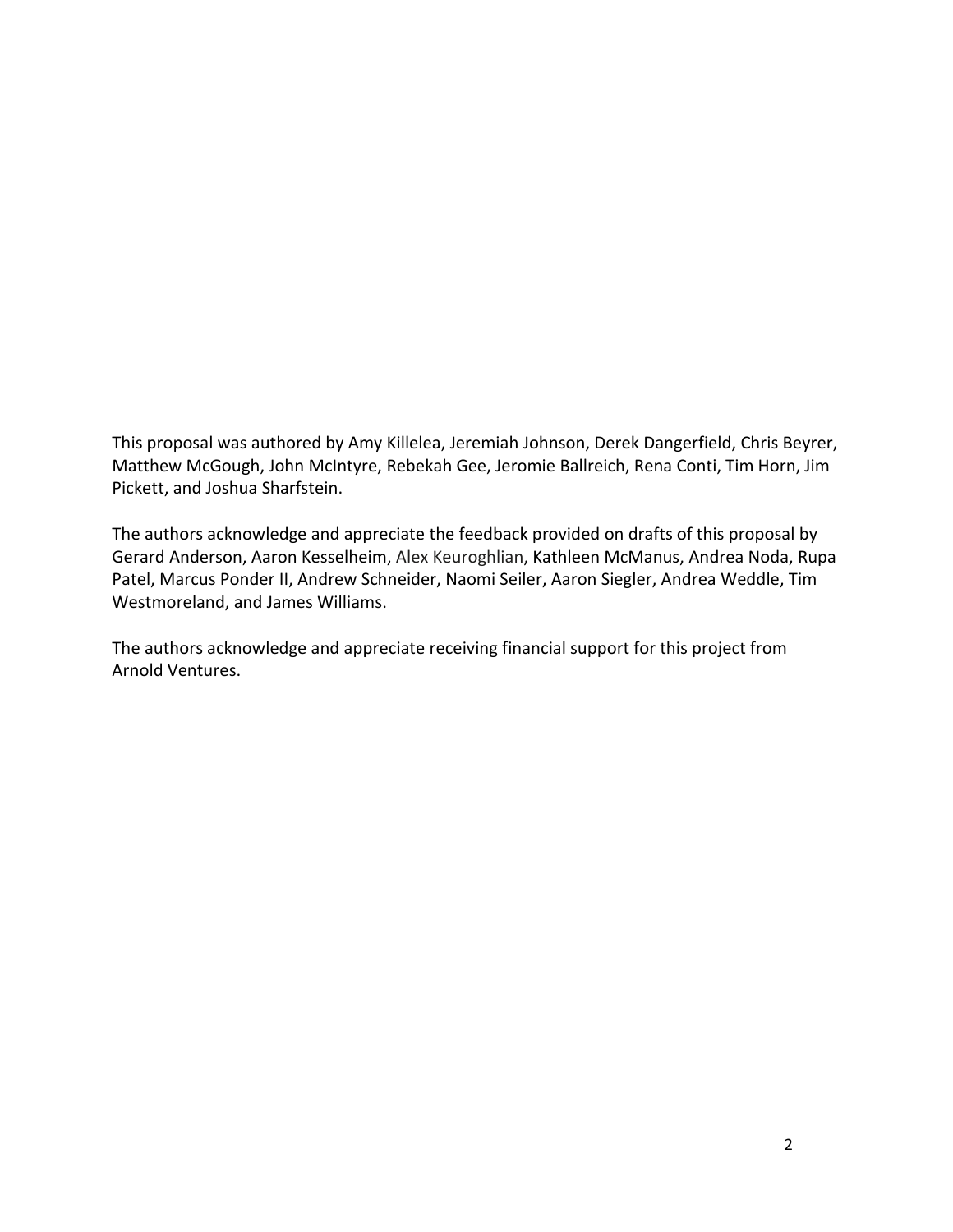## **Table of Contents**

| $\mathbf{1}$ . |                                                                                                                                                                         |  |  |  |
|----------------|-------------------------------------------------------------------------------------------------------------------------------------------------------------------------|--|--|--|
| 2.             |                                                                                                                                                                         |  |  |  |
| 3.             | PREP ACCESS IN THE US FOR PEOPLE WITHOUT HEALTH INSURANCE IS FRAGMENTED, COMPLEX, AND                                                                                   |  |  |  |
| 4.             |                                                                                                                                                                         |  |  |  |
| 5.             | THERE ARE FEW PREP ACCESS POINTS IN COMMUNITY SETTINGS, LIMITING ACCESS FOR PEOPLE WHO ARE                                                                              |  |  |  |
| 6.             | UNDERUSE OF GENERIC PREP MEDICATIONS LIMITS PREP ACCESS AND INCREASES COSTS.  12                                                                                        |  |  |  |
|                |                                                                                                                                                                         |  |  |  |
| $\mathbf{1}$ . | THE FEDERAL GOVERNMENT SHOULD ESTABLISH A FEDERAL PROGRAM FOR PREP MEDICATIONS AND<br>LABORATORY SERVICES TO REACH PEOPLE WHO ARE UNINSURED OR COVERED BY MEDICAID.  12 |  |  |  |
| 2.             | A NATIONAL PREP PROGRAM SHOULD MEET THE GOALS OF CONSUMERS, CLINICS, COMMUNITY  16                                                                                      |  |  |  |
|                | ORGANIZATIONS, PHARMACIES, STATES AND LOCALITIES, AND THE FEDERAL GOVERNMENT.  16                                                                                       |  |  |  |
| 3.             | A NATIONAL PREP PROGRAM SHOULD BROADEN ACCESS TO INNOVATIVE PREP MEDICATIONS AS THEY                                                                                    |  |  |  |
| 4.             | A NATIONAL PREP PROGRAM SHOULD AVOID BURDENSOME ELIGIBILITY DETERMINATIONS.  17                                                                                         |  |  |  |
| 5.             | A NATIONAL PREP PROGRAM SHOULD BE ADMINISTERED THROUGH STATE AND LOCAL HEALTH<br>DEPARTMENTS AND MEANINGFULLY ENGAGE COMMUNITIES MOST IMPACTED BY HIV 18                |  |  |  |
| 6.             | THE CORE ELEMENTS OF A NATIONAL PREP PROGRAM SHOULD PERMIT A MORE EFFICIENT USE OF                                                                                      |  |  |  |
|                |                                                                                                                                                                         |  |  |  |
| 1.             | A NATIONAL PREP PROGRAM SHOULD BE TIMED WITH NEW INVESTMENTS IN HIV PREVENTION                                                                                          |  |  |  |
|                |                                                                                                                                                                         |  |  |  |
| 2.             | A NATIONAL PREP PROGRAM SHOULD BE PAIRED WITH NEW SUPPORT FOR PREP 340B PROVIDERS. 21                                                                                   |  |  |  |
| 3.             | A NATIONAL PREP PROGRAM WOULD ENABLE SIMPLE AND EFFECTIVE CONSUMER EDUCATION                                                                                            |  |  |  |
| 4.             | A NEW PREP PROGRAM SHOULD SUPPORT EFFORTS BY COMMUNITY HEALTH CENTERS TO MAKE PREP                                                                                      |  |  |  |
| 5.             | A NATIONAL PREP PROGRAM SHOULD SUPPORT STATE REGULATORY REFORM TO EXPAND ACCESS TO                                                                                      |  |  |  |
| 6.             | A NATIONAL PREP PROGRAM SHOULD ACCELERATE EFFORTS TO ESTABLISH RELIABLE MODELS OF SELF-                                                                                 |  |  |  |
| 7.             | A NATIONAL PREP PROGRAM SHOULD PROVIDE A FOUNDATION TO ADDRESS OTHER PUBLIC HEALTH                                                                                      |  |  |  |
|                |                                                                                                                                                                         |  |  |  |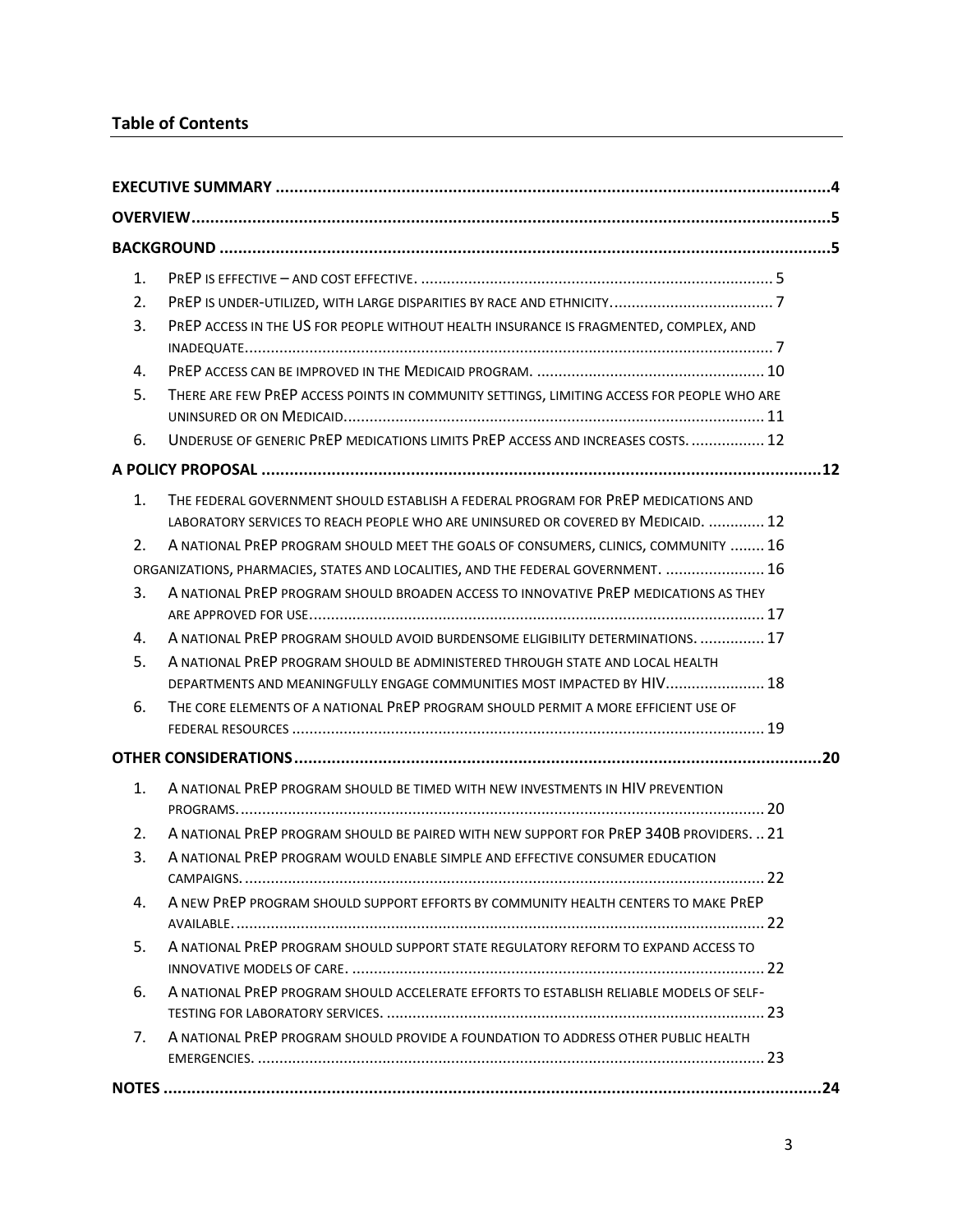# <span id="page-3-0"></span>Executive Summary

The U.S. has the tools to end the HIV epidemic, but progress has stagnated. A major gap in U.S. efforts to address HIV is the under-utilization of medications that can virtually eliminate

acquisition of the virus, known as preexposure prophylaxis or PrEP.

Fewer than 25 percent of individuals with PrEP indications according to Centers for Disease Control and Prevention (CDC) guidelines actually receive a PrEP prescription. Among those who do receive a prescription, adherence is also challenging. Individuals most at risk for HIV acquisition are least likely to have reliable access to PrEP. There are also enormous disparities across race, ethnicity, gender, and geography.

This document proposes a financing and delivery system to unlock broad access to PrEP for those most vulnerable to HIV acquisition. A national PrEP program would provide access to medications using a federal procurement strategy coupled with state and local implementation. It would also support access to needed laboratory

#### **A national PrEP program would:**

- Expand access to PrEP medications and lab services for people who are uninsured and on Medicaid
- Allow the federal government to negotiate with manufacturers and labs for fair public health prices
- Scale up access to generic PrEP medication as a safe, effective, and cost-effective option for the majority of those indicated for PrEP
- Create an expansive provider network of community-based PrEP providers serving the uninsured and Medicaid
- Work in tandem with existing PrEP funding and programs to supplement, not supplant programs and activities that are working well

services where there are no other sources of payment. The system would move away from the current reliance on high-cost, brand-name drugs that have resulted in overly complex, difficultto-navigate programs for the uninsured and a relatively small number of access points in the Medicaid program.

A national PrEP program would dramatically and equitably expand PrEP access today and create a platform for the effective and rapid deployment of novel PrEP medications tomorrow. In doing so, it would help put the national effort to end the HIV epidemic on track to reduce new infections by 90 percent by 2030. Moreover, by developing a network of frontline community health organizations, a national PrEP program would accelerate efforts to address other public health emergencies, including COVID-19 and the opioid overdose crisis.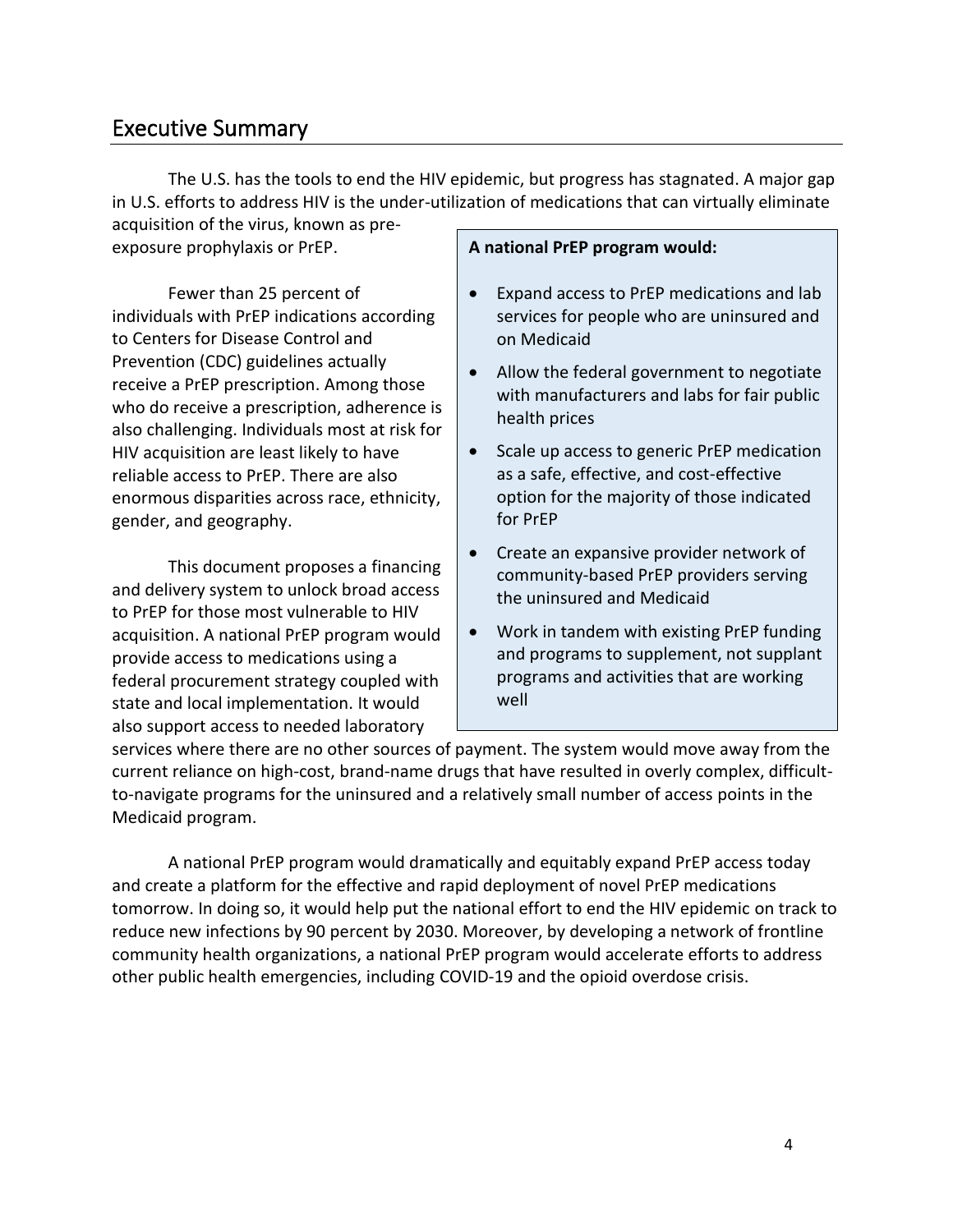# <span id="page-4-0"></span>**Overview**

In 2019, nearly 37,000 people in the U.S. were diagnosed with HIV. Black and Latinx/Hispanic individuals comprised 42 percent and 29 percent of new diagnoses, respectively.<sup>1</sup> Every person living with HIV requires a lifetime of treatment at an estimated individual cost of about \$501,000, with potential adverse effects that include liver toxicity, and insulin resistance.<sup>2</sup> HIV was the underlying cause of death for more than 5,000 people in 2019 in the  $U.S.<sup>3</sup>$ 

The HIV epidemic can be stopped. In 2019, the federal government launched a major new initiative called Ending the HIV Epidemic, investing more than \$500 million in HIV prevention, treatment, and research programs. The goal is to reduce new HIV infections in the United States by 90 percent by the year 2030.<sup>4</sup> Though achievable, success will require substantial improvement over the modest 9 percent decline in new infections from 2015 to 2019.<sup>5</sup>

A major gap in U.S. efforts to address HIV is the under-utilization of medications that can virtually eliminate acquisition of the virus. $6$  The preventive use of these medications is known as pre-exposure prophylaxis, or PrEP. $<sup>7</sup>$  Fewer than 25 percent of people with an</sup> indication for PrEP receive it, $^8$  with large disparities by race, ethnicity, gender, and geography. In 2019, the CDC found that 63 percent of White Americans recommended for PrEP received a prescription, compared to 14 percent of Latinx/Hispanic Americans and just 8 percent of Black Americans.<sup>9</sup>

This document proposes a PrEP financing and delivery system to unlock broad access for those most vulnerable to HIV acquisition.

PrEP access is complex, and there are many reasons beyond financing challenges for low utilization in the U.S. These include stigma, low HIV risk perceptions, lack of provider understanding of PrEP, and other social determinants of health that impact access to a wider range of public health and health care services. A more effective national PrEP financing and delivery system alone will not solve these important issues. It can, however, serve as a mechanism for addressing these issues more effectively.

This is a policy proposal to help put the U.S. on track to end the HIV epidemic.

## <span id="page-4-2"></span><span id="page-4-1"></span>**Background**

#### **1. PrEP is effective – and cost effective.**

First approved by the Food and Drug Administration (FDA) in 2012, PrEP medications are antiretroviral medications that can be taken regularly to prevent acquisition of HIV.<sup>10</sup>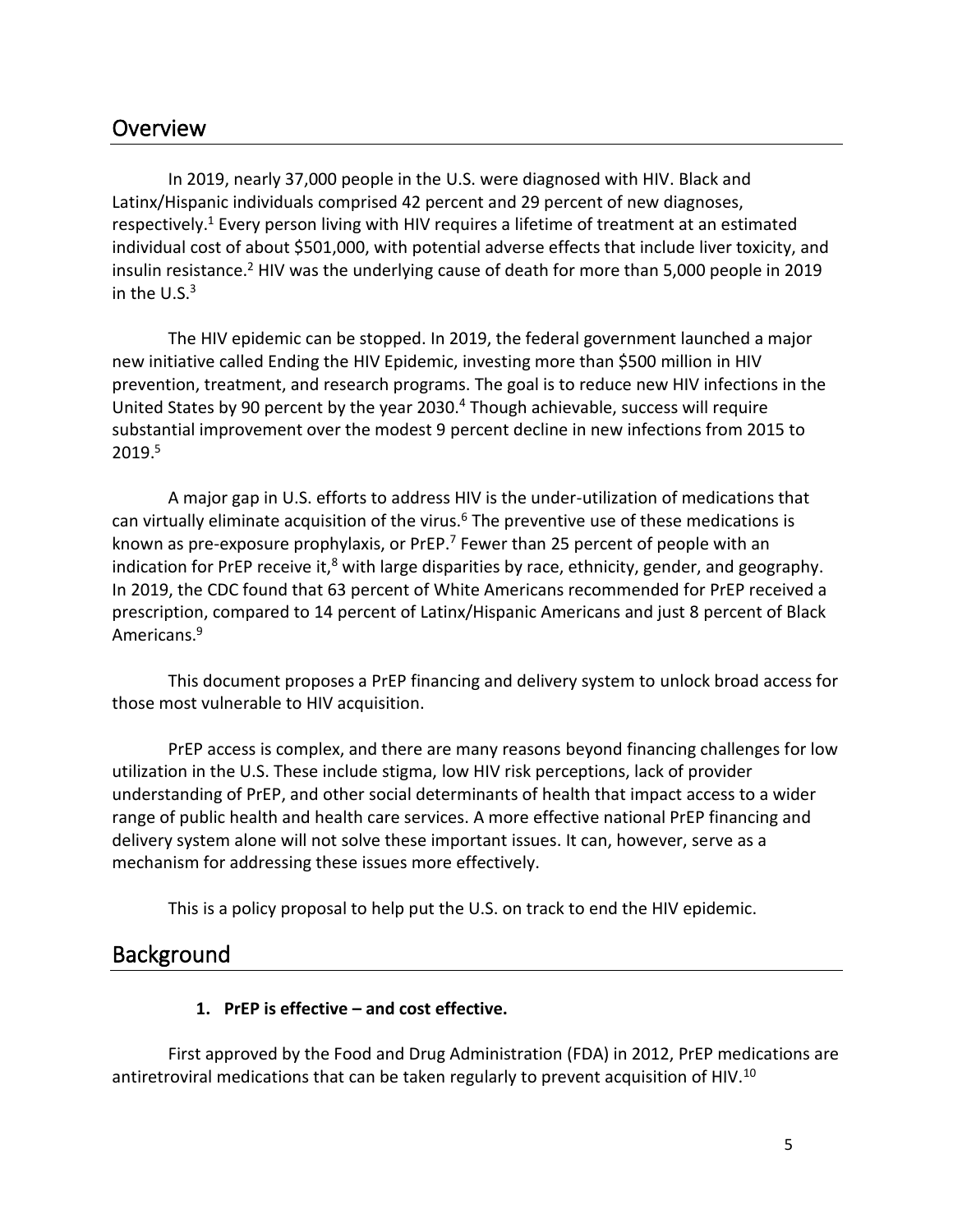There are now two approved PrEP combinations: emtricitabine/tenofovir disoproxil fumarate, known as TDF/FTC, and emtricitabine/tenofovir alafenamide, known as TAF/FTC. Their indications are similar, with the exception that TAF/FTC is not FDA-approved for cisgender women.<sup>11</sup> These medications are about 99 percent effective at preventing acquisition of HIV from sex and at least 74 percent effective at preventing acquisition of HIV from injection drug use.<sup>12</sup> In addition to their high effectiveness, these medications are generally safe when used as directed. 13

A third medication, long-acting injectable cabotegravir, is an injectable formulation now under review by the FDA.<sup>14</sup> With clinical trials showing increased adherence for long-acting, injectable cabotegravir, this administration route will likely have advantages for some individuals.<sup>15</sup> There are other products, including a vaginal ring and monthly pills, in the development pipeline.<sup>16</sup>

The CDC has estimated that successful expansion of PrEP access, in combination with other interventions, can be expected to prevent as many as 1 in 5 new HIV infections each year.<sup>17</sup> Other countries that have dramatically scaled up access to PrEP have demonstrated even more significant reductions in HIV incidence.<sup>18</sup> Because of this potential, along with expanded access to testing and treatment, PrEP access is a core pillar of the national Ending the HIV Epidemic initiative.<sup>19</sup>

People taking PrEP also require ongoing access to a set of recommended laboratory services, including tests for HIV, kidney function, and sexually transmitted infections.<sup>20</sup> Stable access to care is essential to effective PrEP use, because stopping the medications prematurely is associated with increases in HIV risk. $21$ 

PrEP can also be highly cost effective. TDF/FTC is available in low-cost, generic form, with prices as low as \$40/month for a 30-day supply – compared to an approximately \$1,800 list price per month for branded TAF/FTC.<sup>22</sup> Because lower cost generic PrEP is safe and effective for the vast majority of individuals, expansion of PrEP access can be affordable and cost-saving to the healthcare system.<sup>23</sup> Similarly, ensuring that new PrEP products are available at fair prices to all those who need them will ensure cost-effective and sustainable access as new medications are approved.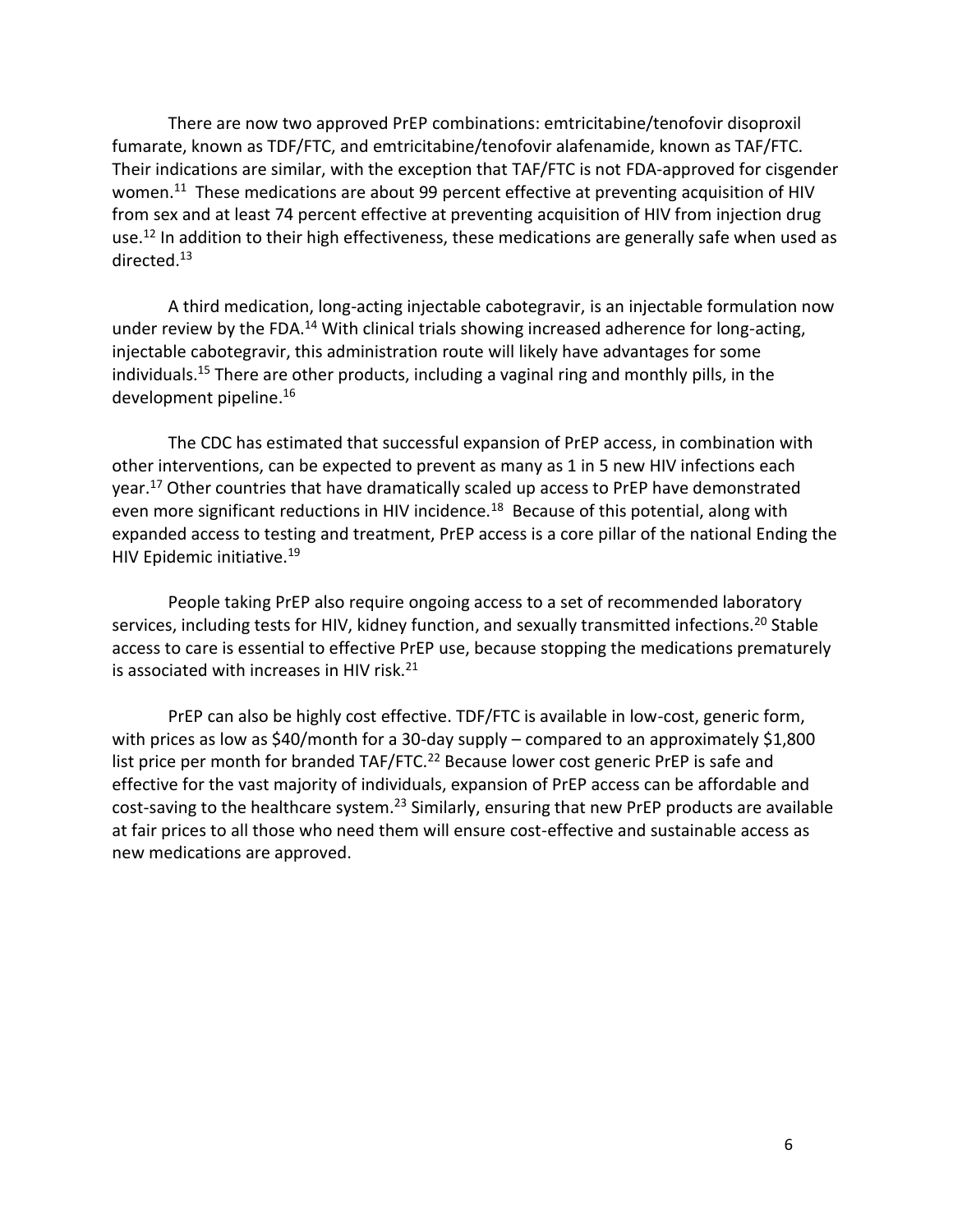#### **2. PrEP is under-utilized, with large disparities by race and ethnicity.**

Despite the strong evidence of PrEP effectiveness in preventing HIV infections, fewer

<span id="page-6-0"></span>than 25 percent of people who are indicated for PrEP have actually received a prescription.<sup>24</sup> The rate of use is far below the 50 percent target set as a federal benchmark for the Ending the HIV Epidemic initiative.<sup>25</sup> The number of new PrEP users further dropped during the COVID-19 pandemic.<sup>26</sup>

There are alarming and growing disparities by race and ethnicity in who is aware of and prescribed PrEP. (Figure). White individuals are almost eight times more likely to use PrEP than

#### WHILE 23% OF PEOPLE ELIGIBLE FOR PREP WERE PRESCRIBED IT IN 2019, COVERAGE IS NOT EQUAL





Black individuals and four and a half times more likely to use PrEP than Latinx/Hispanic individuals.<sup>27</sup> Despite greater HIV incidence among Black and Latinx gay, bisexual, and other sexual minority men (SMM),<sup>28</sup> White SMM are significantly more likely to report PrEP awareness, discussion with a health care provider, and use.<sup>29</sup> These disparities also track geographic lines, with the South accounting for only 30 percent of PrEP users, but more than half of new HIV diagnoses.<sup>30</sup>

Not only is access to PrEP fairly low overall, there also continue to be challenges in achieving optimal PrEP persistence (i.e., consistent use of PrEP over time) with wide variations depending on type of payer and race/ethnicity. $31$ 

Finally, there are also major gaps based on gender, with PrEP use nearly three times as high among men than among women, and based on gender identity, with only three percent of sexually active transgender people using PrEP.<sup>32</sup>

#### **3. PrEP access in the US for people without health insurance is fragmented, complex, and inadequate.**

<span id="page-6-1"></span>Since 2012, when the first PrEP product was approved by the FDA, the PrEP landscape has been dominated by two brand-name products manufactured by Gilead Sciences – Truvada (TDF/FTC) and Descovy (TAF/FTC), each with list prices of about \$1,800 per month.<sup>33</sup>

These high initial prices put a robust, centralized public health response to PrEP access for the uninsured out of reach. In the U.S., there is broad access to treatment for people with HIV through the federal Ryan White HIV/AIDS Program. However, there is no similar comprehensive public health safety net for PrEP access. When PrEP was first approved – with impressive safety and efficacy – the nation should have been engaged in a widespread national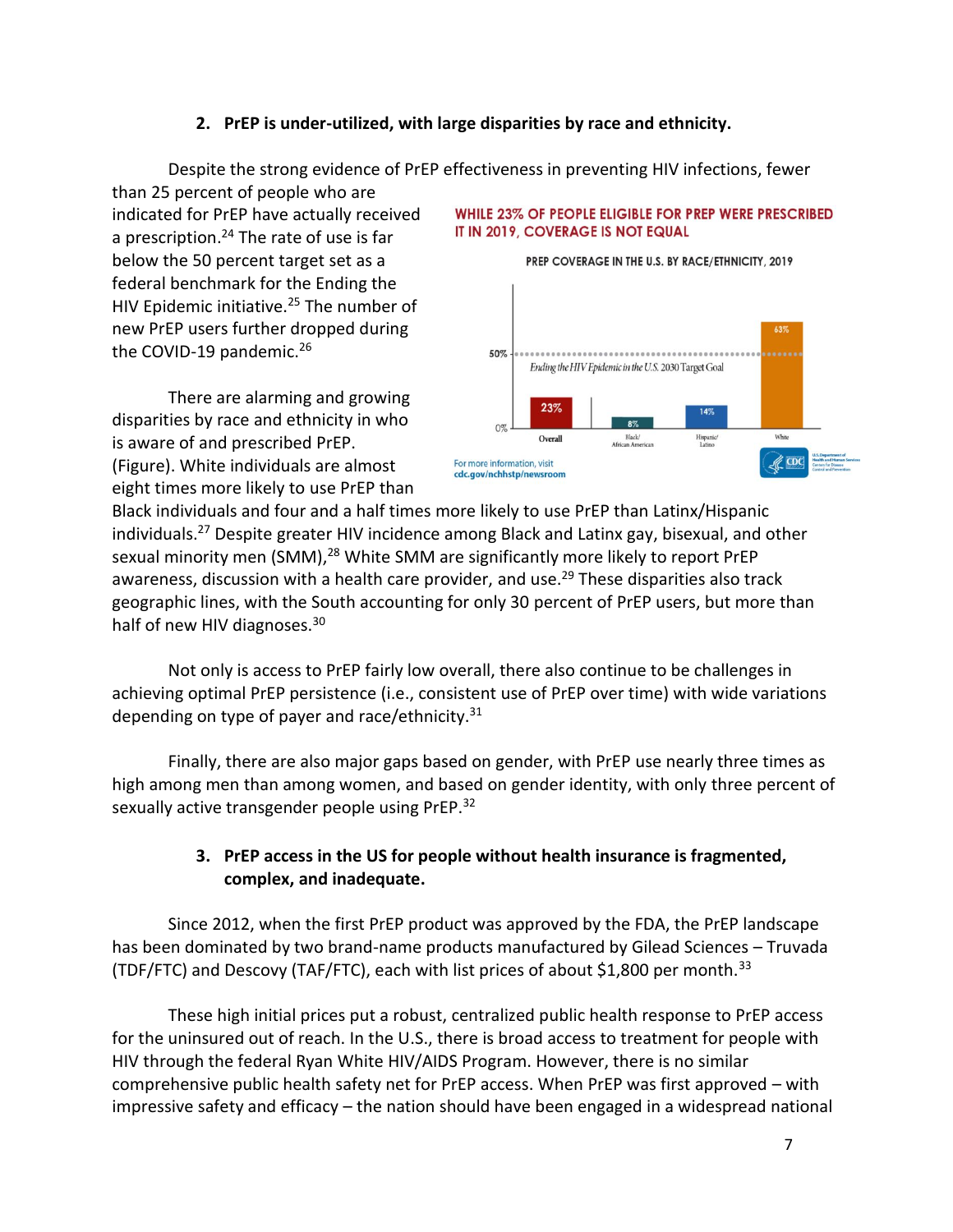campaign to build demand for this new product. But the prohibitively high price made only a limited PrEP rollout possible.

Instead, access to PrEP has come through a patchwork of overlapping and often confusing manufacturer assistance programs, state PrEP assistance programs, and federal efforts. (Table 1).

| Table 1: Fragmented Access to PrEP for Uninsured People in the US                               |                                                                                                                                                                      |                                                                                                                                                                                 |                                                                                                                                                                                                             |  |
|-------------------------------------------------------------------------------------------------|----------------------------------------------------------------------------------------------------------------------------------------------------------------------|---------------------------------------------------------------------------------------------------------------------------------------------------------------------------------|-------------------------------------------------------------------------------------------------------------------------------------------------------------------------------------------------------------|--|
| Program/Pathway                                                                                 | <b>Medication</b>                                                                                                                                                    | Labs                                                                                                                                                                            | Provider network<br>limitations                                                                                                                                                                             |  |
| <b>Gilead Advancing</b><br><b>Access (manufacturer</b><br>assistance program) <sup>34</sup>     | Truvada and Descovy                                                                                                                                                  | No lab services or other<br>PrEP ancillary services are<br>covered                                                                                                              | Broad pharmacy<br>distribution network                                                                                                                                                                      |  |
| Ready, Set, PrEP<br>(federal PrEP<br>program) <sup>35</sup>                                     | <b>Truvada and Descovy</b>                                                                                                                                           | No lab services or other<br>PrEP ancillary services are<br>covered                                                                                                              | More limited pharmacy<br>distribution network                                                                                                                                                               |  |
| <b>State PrEP Assistance</b><br><b>Programs (limited to</b><br>handful of states) <sup>36</sup> | Generally, no drug<br>benefit; refer to Gilead<br>patient assistance<br>program or Ready, Set,<br>PrEP for medication<br>(Truvada or Descovy)                        | Most state PrEP assistance<br>programs cover lab services<br>and clinic visits                                                                                                  | Limited clinical provider<br>network                                                                                                                                                                        |  |
| <b>340B PrEP programs</b>                                                                       | Purchase drugs at 340B<br>discount; financial<br>incentive for 340B<br>providers to prescribe<br>Truvada and Descovy over<br>generic TDF/FTC                         | Most 340B PrEP providers<br>cover lab services and clinic<br>visits, and outreach and<br>linkage services, but 340B<br>revenue used to provide<br>these services is diminishing | Access depends on<br>availability of local 340B<br>provider with a PrEP<br>program                                                                                                                          |  |
| <b>CDC HIV prevention</b><br>funding <sup>37</sup>                                              | CDC policy prohibits use<br>of most HIV prevention<br>funding for PrEP<br>"medications, clinical<br>care, or labs other than<br>HIV or viral hepatitis<br>screening" | CDC policy prohibits use of<br>most HIV prevention<br>funding for PrEP<br>"medications, clinical care,<br>or labs other than HIV or<br>viral hepatitis screening"               | Wide network of HIV<br>prevention providers<br>(community-based<br>organizations, STD clinics,<br>and health departments)<br>funded to provide PrEP<br>outreach, education, and<br>other ancillary services |  |

Programs for the uninsured still remain centered on brand-name manufacturer assistance and donation programs and predominantly favor brand-name products. For example, the federal safety net program for PrEP launched in 2019, known as Ready, Set, PrEP,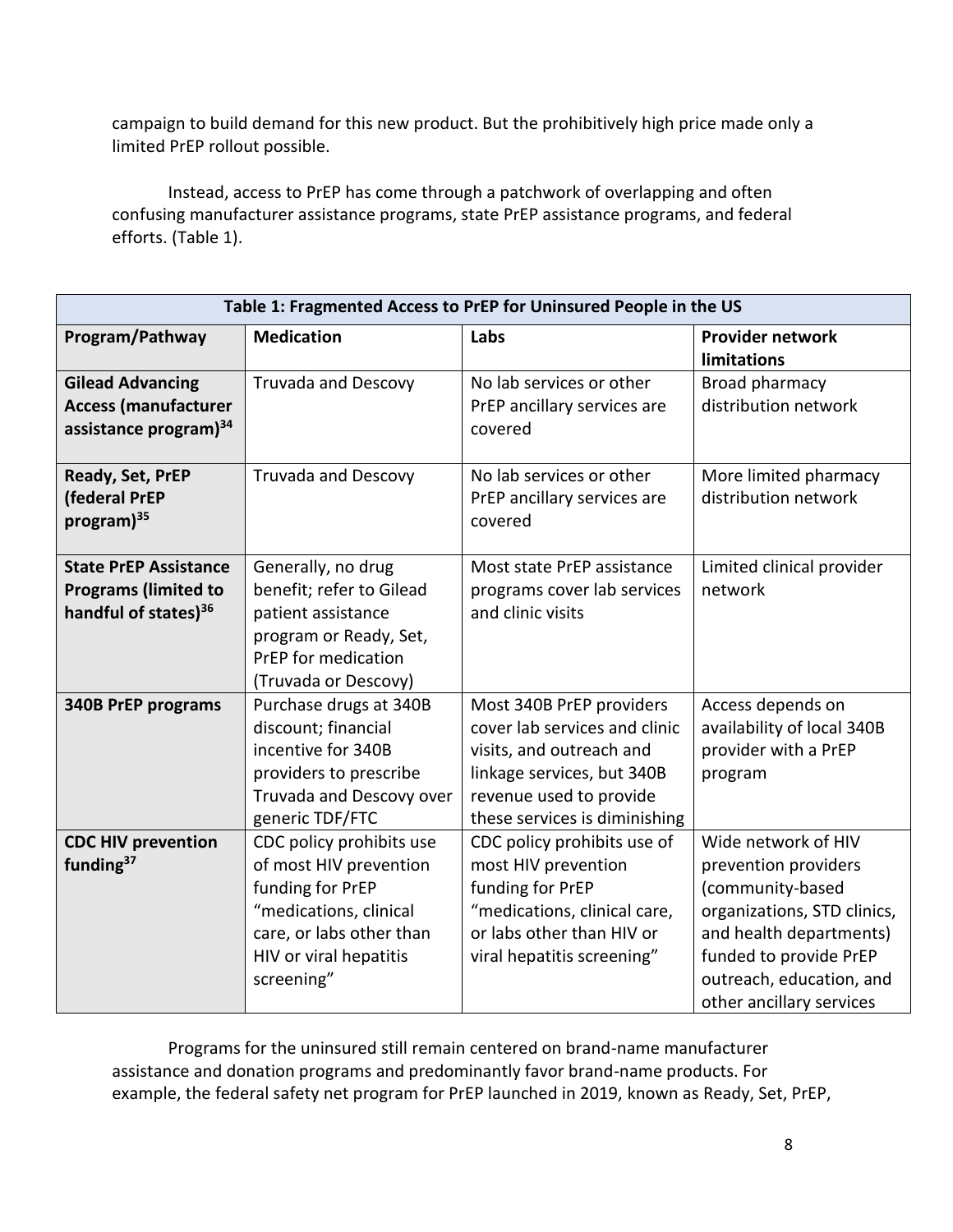depends on a substantial donation of Truvada and Descovy by Gilead Sciences.<sup>38</sup> It notably does not include any other product, despite the fact there are currently 11 manufacturers marketing generic TDF/FTC in the U.S.<sup>39</sup>

PrEP assistance programs come with frequent eligibility checks, which can be difficult and frustrating for providers and individuals alike. Initial enrollment also requires multiple steps and forms of identification, which may present additional barriers to access for patients.<sup>40</sup> The complexity of obtaining PrEP for the uninsured also means there are relatively few access points in many states.

Many clinics that might be able to provide prescriptions struggle with offering patients help in signing up for the myriad drug and other assistance programs. Those that provide PrEP for the uninsured must employ dedicated staff just to handle the burden of the paperwork for these programs. It is also true that in many places, larger 340B clinical entities are the only PrEP game in town because they are the only entities able to navigate the complexity of PrEP financing. Through the Gilead Advancing Access program, these providers have received reimbursement in excess of acquisition cost for uninsured patients. Even then, under the best of circumstances, some individuals drop off of PrEP to avoid the hassle of repeated demonstrations of need.<sup>41</sup>

The complex approach to access for the uninsured is contrary to the evidence demonstrating that easy, rapid access is needed for this population. A recent study found that nearly 1 in 5 people prescribed PrEP did not pick it up at initiation at the pharmacy.<sup>42</sup> Studies consistently find that interventions that deliver medications quickly (referred to as "low threshold") — such as drop-in visits, same-day PrEP, $43$  streamlined testing, standing orders for labs, and 90-day prescriptions  $-$  correlate with greater PrEP uptake and persistence.<sup>44</sup> These models include pharmacy-based PrEP and mobile PrEP programs.<sup>45</sup> The latter are particularly important for unstably housed individuals and people who inject drugs.

The limitations of this fragmented system are also apparent in gaps in access to required laboratory services. For people without health insurance, laboratory access largely depends on the capacity of state and local programs to cover these services. Individual health departments are left to negotiate these PrEP lab prices with commercial labs, leading to wide variability in prices. As a result, many people cannot access PrEP because of lack of access to necessary laboratory tests.<sup>46</sup> During consultation with men who now or previously used PrEP for the development of this proposal, one man said of laboratory costs, "It's kind of expensive for a disease I don't have." 47

The toll that complexity takes on access is severe and could compound other barriers to PrEP, including stigma. Health care providers must take on the uncompensated administrative task of helping consumers navigate multiple programs, diverting resources from other tasks and programs. Individuals are also faced with learning about several different coverage programs, as well as an array of applications and enrollment pathways that require a time commitment that many simply do not have. An uninsured consumer said, "I stopped using [PrEP] because it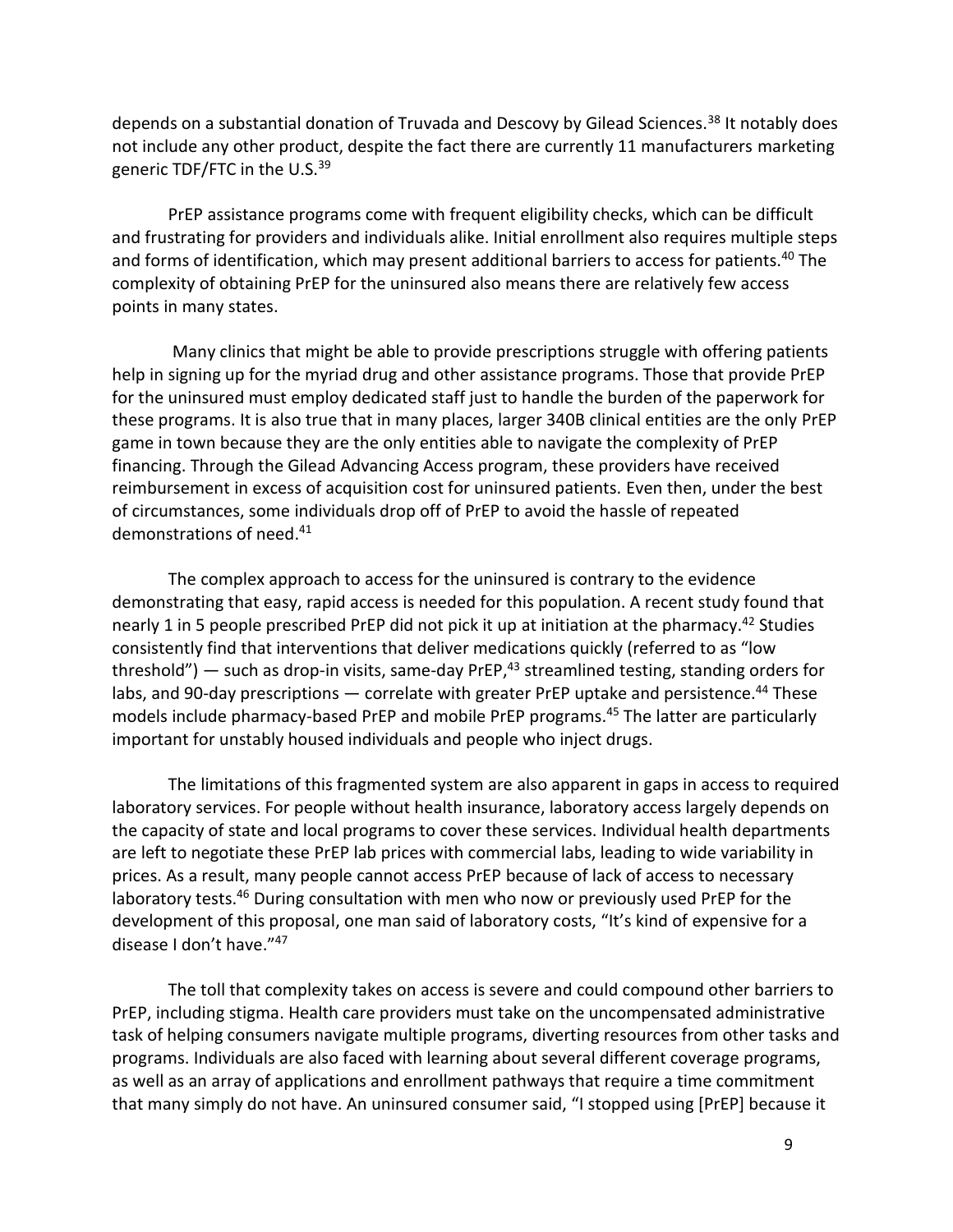became too much of a hassle to keep verifying my information every month. That I didn't have a job, that I didn't have income. And it started making me feel bad,"<sup>48</sup> underscoring the consequences of complex application and eligibility processes.

The complexity disproportionately impacts communities that historically lack easy access to health care systems due to intersecting systems of racism and oppression.<sup>49</sup> The same fault lines of socioeconomic status, access to housing, and access to insurance that impact a range of health outcomes also affect access to PrEP. And these challenges are even more dire for populations with the least access to health care services, including undocumented individuals, those who are incarcerated and leaving incarceration, people who inject drugs, and people experiencing homelessness.<sup>50</sup>

#### **4. PrEP access can be improved in the Medicaid program.**

<span id="page-9-0"></span>The Medicaid expansion under the Affordable Care Act has provided access to essential health care for millions of Americans. The expansion, which now extends to 38 states, has been associated with modest improvements in PrEP access.<sup>51</sup> Medicaid programs are entitled to statutorily mandated discounts through the Medicaid Drug Rebate Program and have also been able to secure supplemental discounts offered by manufacturers, which have helped to facilitate access to PrEP medications.

However, despite this progress, many people enrolled in Medicaid still do not access PrEP services. One reason for slow uptake is hesitancy to prescribe among primary care clinicians. <sup>52</sup> As another consumer said, "Doctors don't really know much about PrEP. Like how to prescribe it or how much it would cost me or how I can get it covered." Another consumer explained, "I go to an LGBT health clinic for my PrEP because primary care doctors really don't know anything about PrEP."<sup>53</sup> Stigma may also play a part, even among doctors who care for HIV patients.<sup>54</sup>

Variability in clinical engagement can translate into inconsistent PrEP programs. As one consumer put it, "They need to establish a consistent protocol for when you can actually get PrEP. Because some doctors won't give it to you until you get your labs back, some doctors only give you a 30-day supply, and others will let you have 90."<sup>55</sup> Moreover, effective clinical innovations, such as same-day PrEP<sup>56</sup> are also relatively rare.<sup>57</sup>

In some states, an additional barrier facing patients covered by Medicaid are gaps in access to laboratory testing. Even in states with high HIV incidence, recommended testing for people receiving PrEP, such as regular testing for gonorrhea and chlamydia, may not be covered.<sup>58</sup> In other states, self-testing options for sexually transmitted infections are not covered, or even permitted. <sup>59</sup>

The end result is that many people covered by Medicaid lack reliable access to PrEP. A CDC study showed that in 2018, Medicaid provided far fewer PrEP prescriptions than private insurers.<sup>60</sup> And for those able to get PrEP, the access appears to be less consistent. A CDC study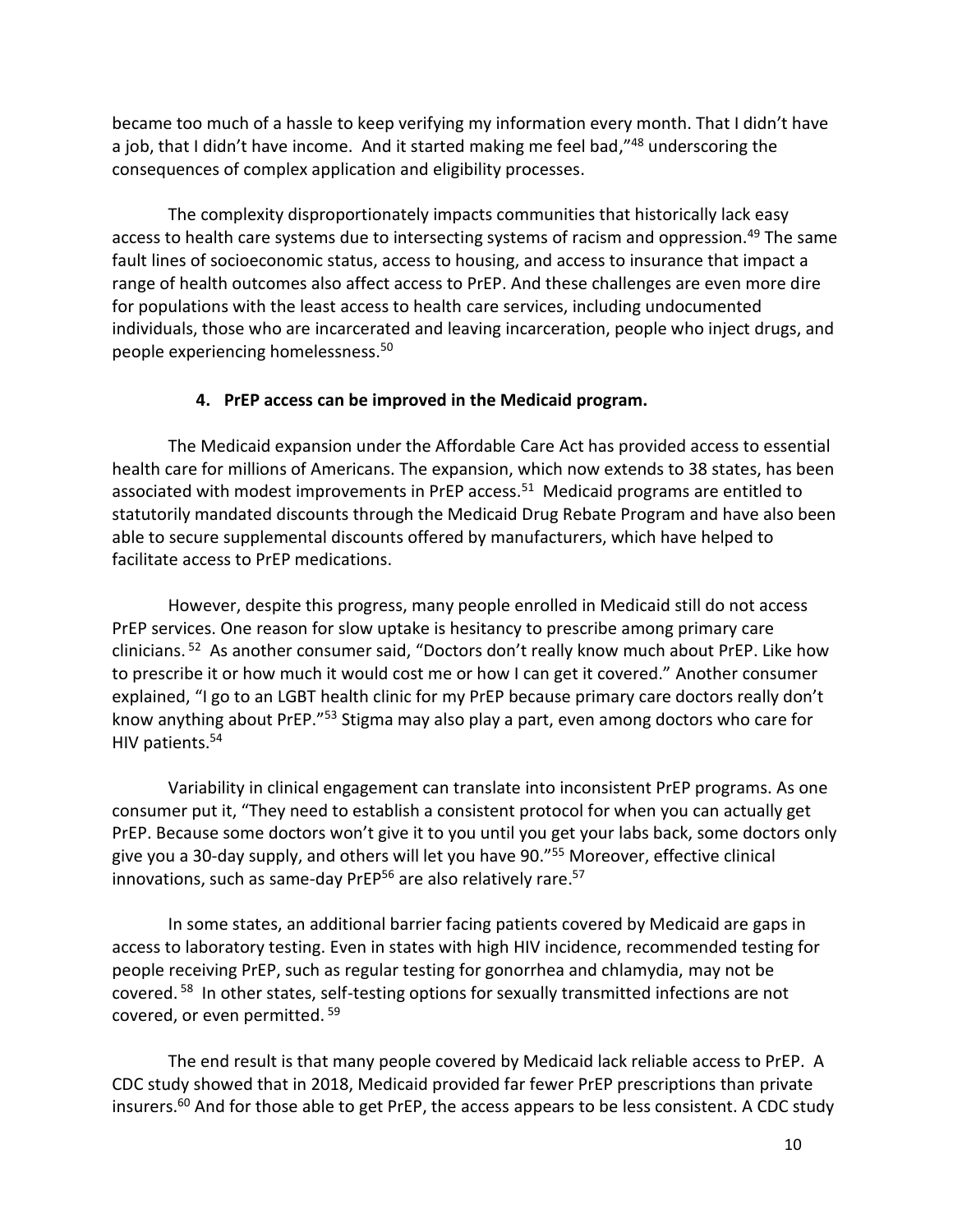found that uninterrupted PrEP use was 13.7 months among those commercially insured compared to only 6.8 months among those on Medicaid.<sup>61</sup> In the Medicaid group, Black individuals had the shortest PrEP persistence compared with White and other race/ethnicity groups at 4.7 months compared to 7.3 and 8.0 months, respectively.<sup>62</sup> In theory, this difference could be due to differences in appropriate PrEP use. A more likely explanation is less consistent access to PrEP.

#### **5. There are few PrEP access points in community settings, limiting access for people who are uninsured or on Medicaid.**

<span id="page-10-0"></span>A fundamental challenge in expanding access to PrEP is that many people who need PrEP – whether uninsured or on Medicaid – may not have regular sources of medical care at all. These individuals would benefit from PrEP access in a broad range of community settings such as HIV prevention outreach programs, mobile units, domestic violence shelters,  $^{63}$  drug treatment facilities, pharmacies, and health departments. According to a 2020 national survey, fewer than half of local health departments are engaged in promoting PrEP, and fewer than 1 in 5 are able to provide PrEP starter packs.<sup>64</sup>

Evidence is emerging that telehealth programs offer tremendous advantages for PrEP access and may be able to bridge some of these gaps in community settings.<sup>65</sup> Telehealth programs for PrEP are increasing across the country, driven in part by adaptations of HIV services in response to the COVID-19 pandemic.<sup>66</sup> Some programs, such as Iowa's, have established a "telePrEP" program through a partnership between the state's health department and an academic medical center. $67$  Other states are partnering with new PrEP mail order companies to ensure access to medication and PrEP labs through mail order and home testing.<sup>68</sup>

Combined with expansion of pharmacy-based PrEP programs, $69$  telehealth programs are able to expand the availability of PrEP in areas where there may not be a traditional clinical provider and are well positioned to partner with community outreach programs and extend into rural communities. However, these programs are not at a scale to reach a significant number of people.

The consequences of these gaps are evident in the limited initial success of the federal Ready, Set, PrEP program. Despite Ready, Set, PrEP's ambitious goal of covering 10,000 uninsured individuals in its first year, as of June 2020, the program had provided prescriptions for only about 800 people.<sup>70</sup> These gaps also help explain the enormous racial and ethnic disparities in PrEP access. Reducing disparities will require meeting more people with PrEP access where they are.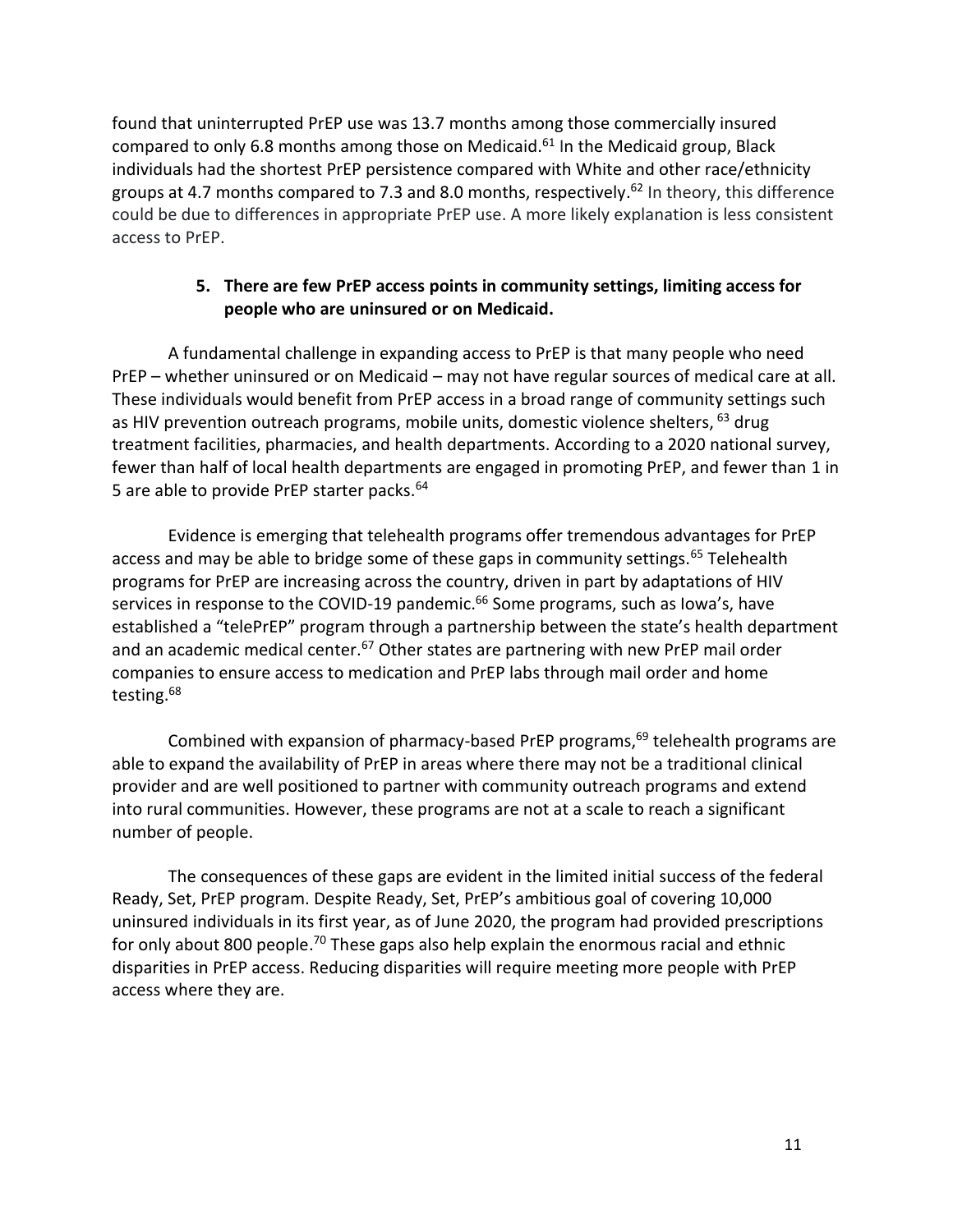#### **6. Underuse of generic PrEP medications limits PrEP access and increases costs.**

<span id="page-11-0"></span>The U.S. failure to provide broad access to PrEP in part reflects the lack of a strategy for using low-cost, generic medications. The cost and complexity of medication access makes it difficult to make PrEP available in new settings. Meanwhile, where people do access PrEP, there is evidence of overuse of the expensive brand-name medication Descovy. $71$ 

Consumers want access to safe and effective medications and may rely on prescribers to help guide those decisions. As one consumer said, "Generic is fine as long as the side effects aren't worse. Y'all just need to make sure it's accessible at different places like mobile units and pharmacies."<sup>72</sup>

This dynamic creates an opportunity for policy. A coherent U.S. strategy for PrEP can be at once more accessible and more affordable. Financing and delivering care in a way that makes the most use of low-cost, generic medications offers the potential to expand access to care dramatically. Such a system would also position the U.S. well to make the most effective use of new versions of PrEP for those who need them.

# <span id="page-11-1"></span>A Policy Proposal

Expanding access to PrEP in the U.S. requires a new approach. To develop this proposal, the authors consulted with more than 30 experts in HIV, pharmaceutical, and laboratory policy, federal partners, and governmental public health leaders along with PrEP consumers.<sup>73</sup>

This project was supported by a grant from Arnold Ventures to the Johns Hopkins Bloomberg School of Public Health.

## <span id="page-11-2"></span>**1. The federal government should establish a federal program for PrEP medications and laboratory services to reach people who are uninsured or covered by Medicaid.**

We propose a national PrEP program to enhance access for people who are uninsured or covered by Medicaid.  $74$  The program should involve direct federal purchase of PrEP medications and lab services and engagement of a broader network of qualified and community facing providers, with state and local participation to support community access to PrEP.

The program should aim to achieve six goals:

● **Accessibility.** PrEP should be available through a large network of access points able to meet people where they are. In addition to community health centers and other essential health care providers, access points should include a wide range of community-based programs, including mobile outreach, drug treatment programs, programs that address intimate partner violence and transgender health access, local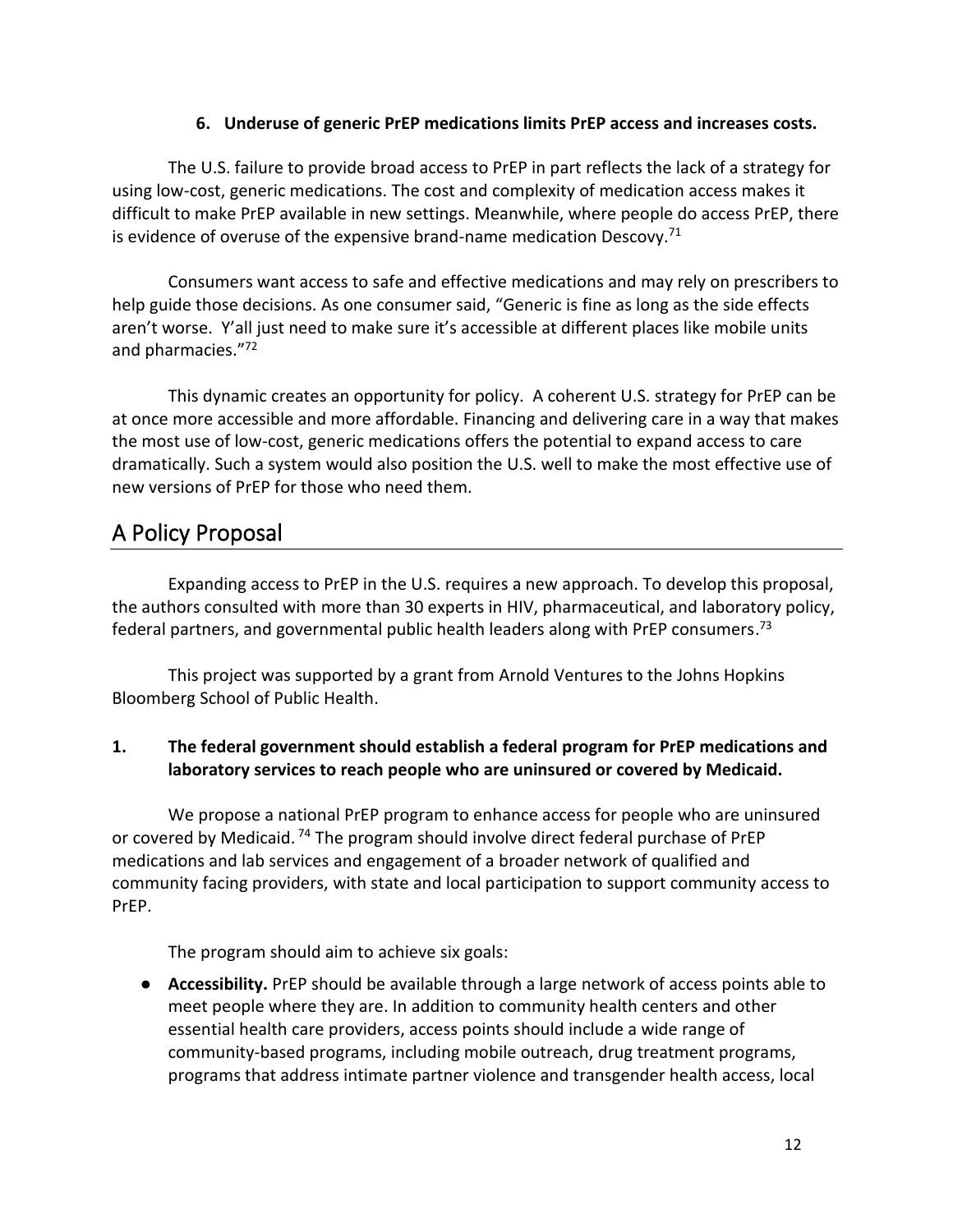health departments, corrections programs, and pharmacies. Same day PrEP starts should be as widely available as possible.

- **Equity.** PrEP should be widely available in communities most vulnerable to HIV acquisition and most affected by access barriers, including Black and Latinx/Hispanic communities.
- **Simplicity.** PrEP should be easy to access from the point of view of the individual and easy to administer from the point of view of the clinical or community-based program. A national program should not disrupt existing successful efforts.
- **Affordability.** PrEP and associated laboratory services should be available at no cost to individuals.
- **Sustainability.** An extended federal commitment to PrEP financing and delivery depends on the broad adoption of low-cost, generic medications. Federal bulk purchase of PrEP medications and laboratory services can create the greatest value for invested funds.
- **Adaptability.** A national PrEP program should provide a foundation and infrastructure that is able to adapt to new formulations of PrEP and to other efforts to counter public health challenges.

A national PrEP program should support greater access to care both in the health care system and in nontraditional community settings. It should also serve as a platform to accelerate HIV prevention efforts, including a national PrEP awareness campaign and technical assistance and education for health providers. Moreover, the network of outreach programs brought together to support PrEP access could be utilized to reach populations at high risk of other serious health concerns.

In this sense, the proposal aims for more than putting medications in the hands of people who need it. It aims to build a more resilient system of care delivery to increase access, equity, and health.

The national PrEP program would consist of three parts: the bulk purchase and distribution of medications through pharmacies (Part A), options to expand PrEP access in clinical settings (Part B), and a new network of nontraditional community sites supported by telemedicine (Part C). (Table).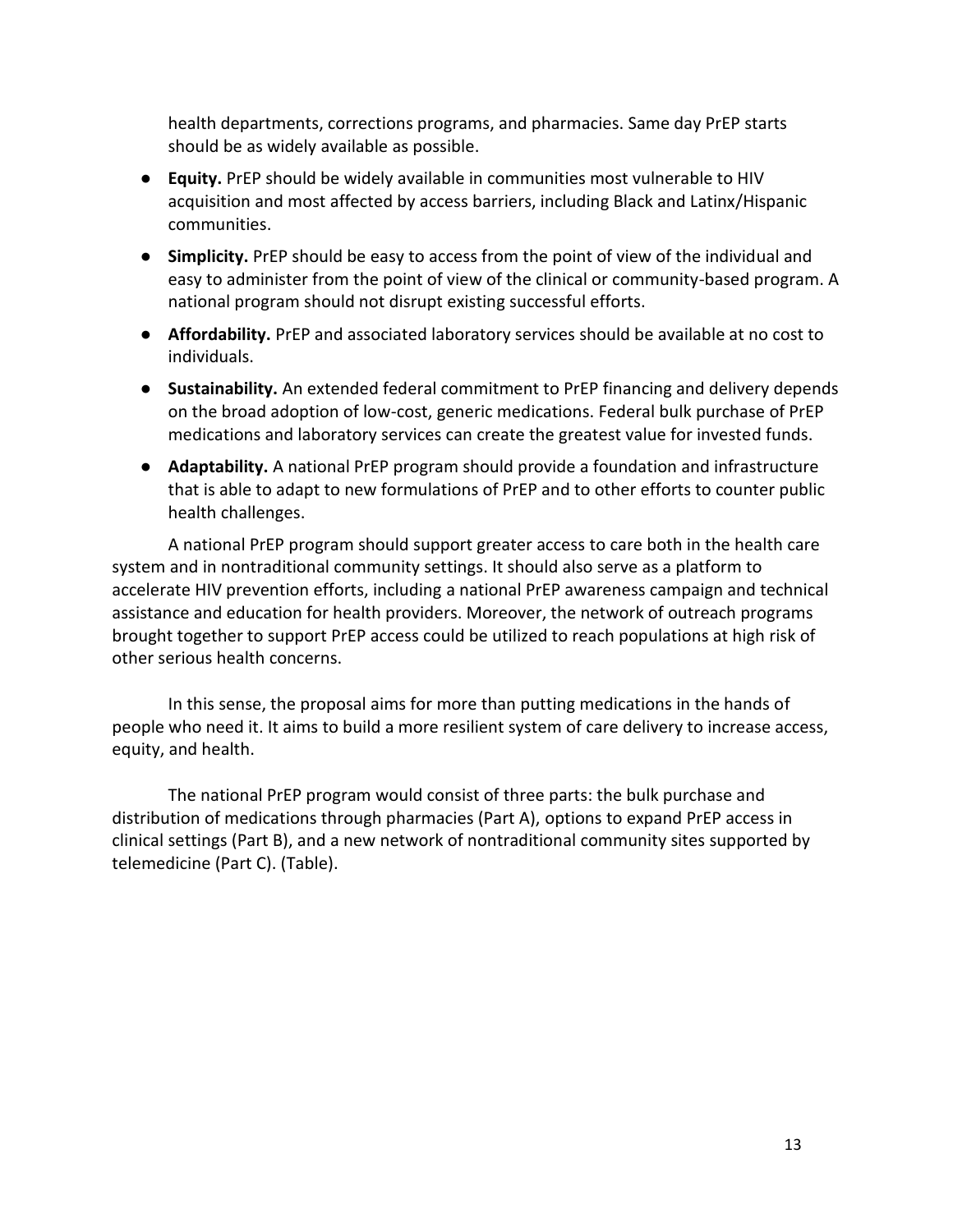| <b>Table. Overview of a National PrEP Program</b> |                                                                                                                                                                                                                            |  |  |  |
|---------------------------------------------------|----------------------------------------------------------------------------------------------------------------------------------------------------------------------------------------------------------------------------|--|--|--|
| Part A                                            | A national bulk purchase of PrEP medications with availability through a large<br>pharmacy network for people who are uninsured or covered by Medicaid.<br>Access at the pharmacy should be seamless for the consumer.     |  |  |  |
| Part B                                            | Options for clinical settings to (1) provide on-site dispensing and (2) offer<br>laboratory services for those without coverage. These opportunities can allow<br>clinics to provide PrEP more frequently and effectively. |  |  |  |
| Part C                                            | A national network of nontraditional community sites to offer PrEP, supported<br>by telehealth. This network can reach people who do not regularly access<br>clinical health services.                                     |  |  |  |

#### • **Part A: Purchasing and making available PrEP medications**

The federal government should establish a streamlined federal purchasing mechanism for PrEP medication to obtain a stable supply at a low price. For a national PrEP program, the CDC could secure a large bulk purchase or subscription model with manufacturers.

Given the value of low-cost, generic PrEP, the initial focus would be on these products. There are currently 11 manufacturers marketing generic TDF/FTC in the U.S. at a price around \$40 for a 30-day bottle of medication in August 2021.<sup>75</sup> A federal bid for manufacturer contracts would have the ability to leverage bulk purchasing power to negotiate a competitive price for mass purchase of generic TDF/FTC products. Such a bid should be structured to engage multiple generic companies, reducing the possibility of supply disruptions.

To make these medications broadly available, the federal government should contract with a broad network of pharmacies, using an arrangement consistent with usual pharmacy operations. For example, the program can work on a replenishment or "virtual stock" model, in which the pharmacy distributes PrEP from existing "neutral" inventory. The pharmacy then identifies which individuals are covered by Medicaid or uninsured. The pharmacy then can bill the national PrEP program at the negotiated price for the drug as well as for the dispensing fee.

The global purchase will assure individuals on Medicaid access to PrEP without a co-pay, while adding broad access for those who are uninsured.

*Alternative medication*. Some individuals are unable to take low-cost, generic PrEP medications for medical reasons, such as renal insufficiency.<sup>76</sup> For these individuals, the alternative medication of TAF/FTC is preferable. Based on evidence-based guidelines, the federal program can make this medication available through the same network of pharmacies, combining a bulk purchase with the federal government's ten-year contract with Gilead Sciences for the donation of TAF/FTC.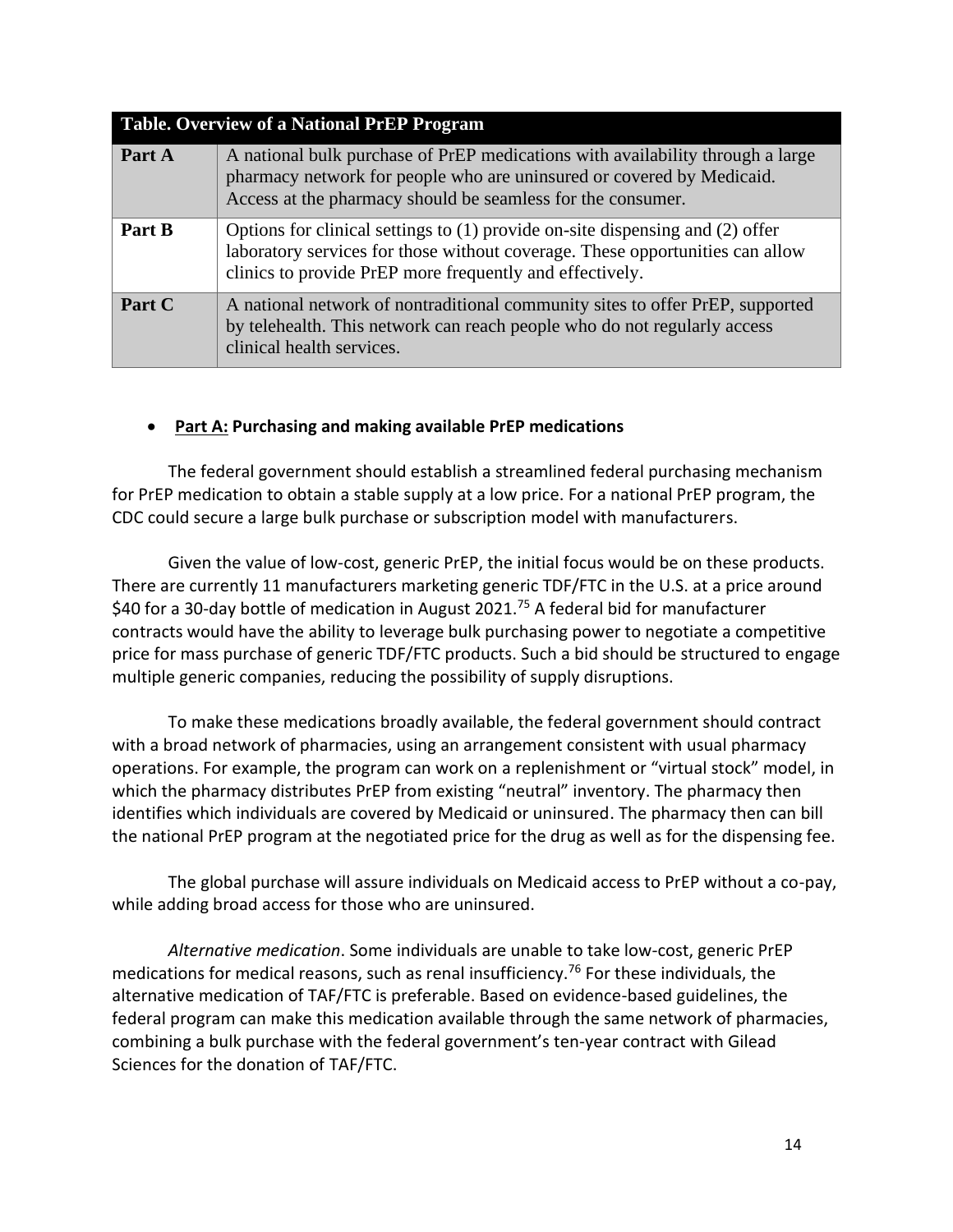If manufacturers do not participate in a national contract, and other options are not available, providers could still refer people in need of alternative medications to traditional avenues of access.

#### • **Part B: Options for the clinical system to provide on-site dispensing and laboratory services for those without coverage.**

To enhance access to PrEP in clinical settings with on-site prescribers, the national PrEP program should offer two options: on-site dispensing and coverage for laboratory services for those without coverage.

*On-site dispensing.* Clinicians should be able to order PrEP medications from a distributor to support same-day starts, an approach to care that increases the probability of PrEP use. These providers can, in essence, have a bottomless "PrEP cabinet" on site, under a set of policies for access and security set by the national program.

To make this option possible, the federal program should contract with a distributor who can purchase PrEP medications at the federally negotiated price.

*Laboratory services for the uninsured and underinsured.* Clinicians should be able to access laboratory services for patients who do not now have a source of payment. These patients can be sent to a "laboratory network of last resort," with data returned in formats easily integrated with electronic health records.

To make this option possible, the federal program should contract with a national laboratory or laboratories to provide covered services using a fee schedule. The contract should require laboratories to make results available electronically to clinicians. At least one option in the lab network should be for self-testing in states where self-testing is permitted.

Through these two options, clinicians – including Medicaid providers – can choose to enhance PrEP access for their patients.

## • **Part C: A broad network of nontraditional community sites for PrEP access supported by telehealth.**

To broaden PrEP access substantially, a national PrEP program should engage community service providers that reach people at the highest risk for HIV acquisition. This strategy is especially important to close racial, ethnic, and rural disparities in access to PrEP.

The first component of this effort is a broad network of community partners willing to serve as PrEP access points. This network should start with CDC HIV prevention grantees, such as outreach programs, mobile prevention units, domestic violence shelters, drug treatment centers, and others. These programs should receive additional grant support to (1) educate and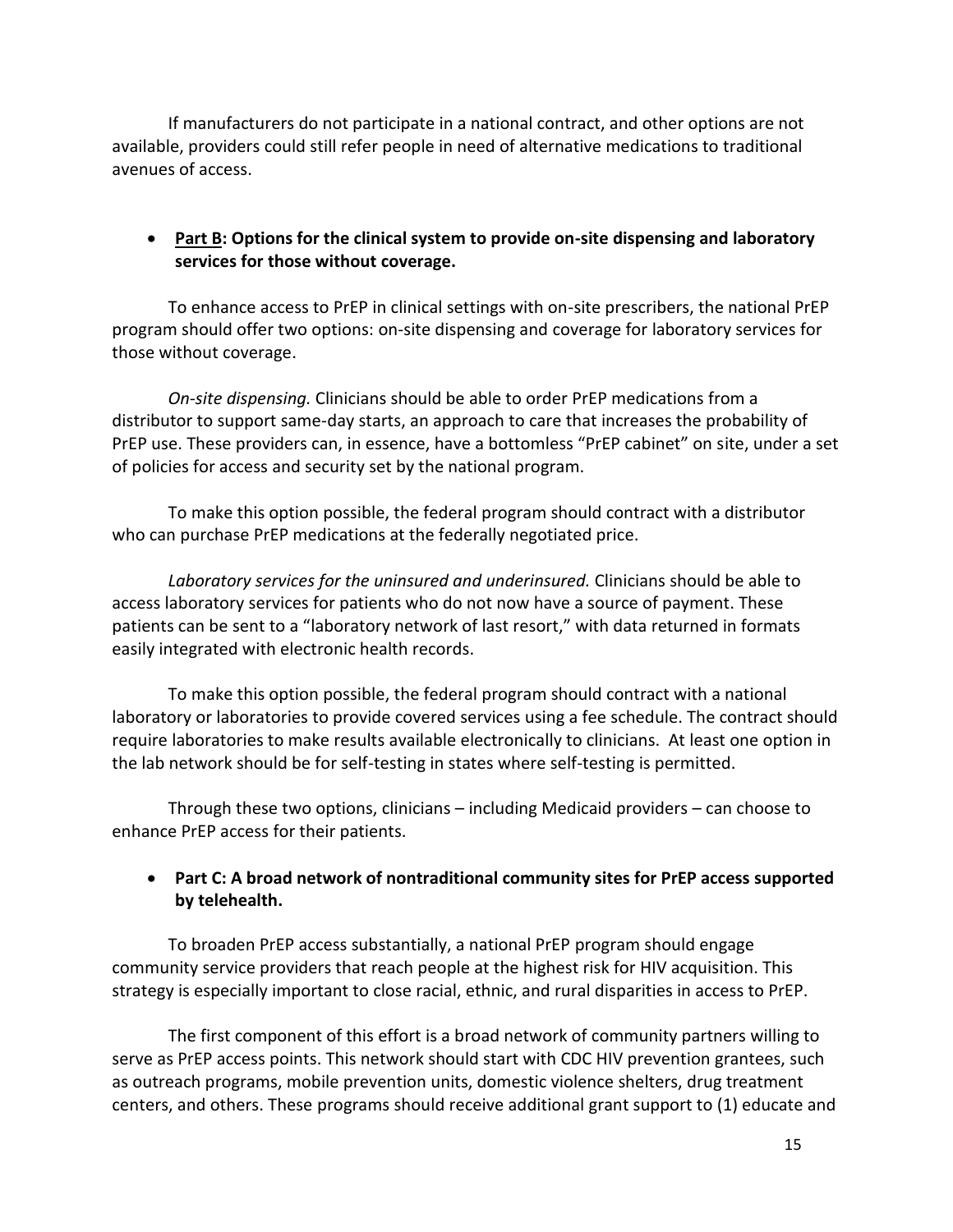train their staff on PrEP and (2) establish a mechanism to connect clients with telehealth providers for PrEP access. States should develop this network to assure it is responsive to the needs of diverse communities at risk for HIV.

The second component is the authorization of a limited number of telehealth providers for PrEP in each state. These programs should be able to screen people for PrEP need, prescribe PrEP (using the pharmacy network of the program and relying on evidence-based clinical criteria), manage laboratory services (using the laboratory network of the program), and provide follow-up. Standards of care could include referrals to other social service programs and to health care clinics for primary care and other services, including referral to STD treatment if needed.

Opportunities to provide telehealth should be made available to traditional medical providers. 340B clinics (including community health centers), pharmacies, and other local providers should be eligible to apply to serve as the authorized telehealth providers in their states. The federal program and states should work together to authorize these providers. The federal program should manage this limited network by setting standards and permitting billing for clinical services through a national fee schedule.

The third component is the linking of the broad community partner network to the telehealth providers. Each community partner should be linked to one telehealth provider, with an opportunity to switch at designated points in time to improve service. In this way, for example, a program that works with survivors of intimate partner violence can consistently link participants to a PrEP telehealth program.

## <span id="page-15-1"></span><span id="page-15-0"></span>**2. A national PrEP program should meet the goals of consumers, clinics, community organizations, pharmacies, states and localities, and the federal government.**

Consumers should see easy access to PrEP through pharmacies as well as greater access to laboratory services. Many consumers should have new access to same-day prep from clinics that take the option for on-site dispensing. Consumer access to PrEP should also expand dramatically at nontraditional community locations.

Healthcare providers in a clinical setting should gain options to expand access to PrEP, with little interference in existing operations. They can opt in for same-day dispensing on site and to refer patients to a laboratory network of last resort. They can expand PrEP services with confidence that they will be able to care for all their patients. Some larger clinical programs, such as community health centers, may choose to become telehealth providers to support access to care in nontraditional locations.

Community-based organizations should have a new service to offer: linkage to PrEP on the spot through telehealth. This opportunity should provide value to the organizations and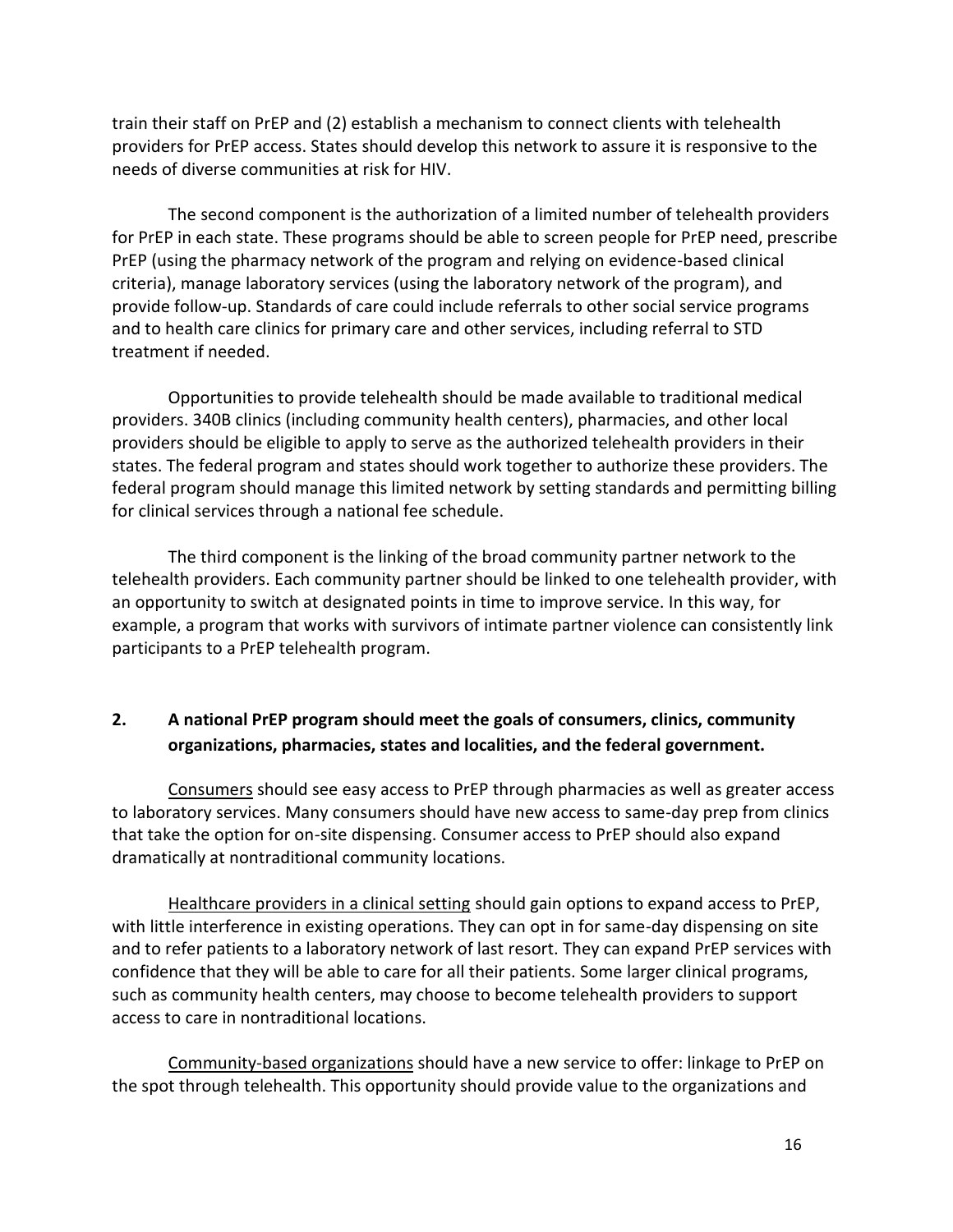their clients. Expanded CDC HIV prevention funding should be used to scale up capacity of these providers.

Telehealth providers will have major new opportunities to partner with community sites to make PrEP available, with reimbursement for clinical services off of a fee schedule.

Pharmacies should dispense PrEP to people who are uninsured and covered by Medicaid using existing mechanisms and receiving an appropriate dispensing fee. Pharmacies should also have opportunities to anchor or participate in new telehealth operations.

States should have the opportunity to build a network of community partners to offer PrEP in nontraditional settings, relying on local knowledge and community engagement. They should also play a central role in selecting telehealth providers to support care provision in these settings.

The federal government should benefit from the substantial increase in PrEP access and reduction in HIV infection. The program should also open a window into trends in PrEP access, creating new visibility into progress ending the HIV epidemic.

## <span id="page-16-0"></span>**3. A national PrEP program should broaden access to innovative PrEP medications as they are approved for use.**

The first long-acting injectable form of PrEP, cabotegravir, is nearing FDA approval and there are additional PrEP products in the research and development pipeline. This formulation may be preferable for certain individuals who are unable to take medication daily. However, there is a high risk that this medication and others that follow will suffer the same fate as the original PrEP medications: high prices and limited access with major missed opportunities for HIV prevention. A national PrEP program should aim to broaden access to long-acting, injectable, cabotegravir soon after approval. This could be accomplished using a bulk purchase linked to a set of evidence-based clinical criteria for use. It could also be accomplished through a national subscription model, which would permit unlimited access for qualified individuals for a set payment to the manufacturer. The draw for manufacturers to participate in this program would be a functioning, large-scale PrEP delivery system, with a network of community providers able to offer patients rapid access to care.

#### <span id="page-16-1"></span>**4. A national PrEP program should avoid burdensome eligibility determinations.**

Burdensome and repeated eligibility determinations are undermining access to PrEP today and should not be recapitulated in a new national model for PrEP access. Instead, eligibility processes should be designed to meet the needs of individuals who are uninsured and enrolled in Medicaid.

There are a small number of privately insured Americans who also should benefit from this program. In general, those with private coverage should have no trouble accessing PrEP;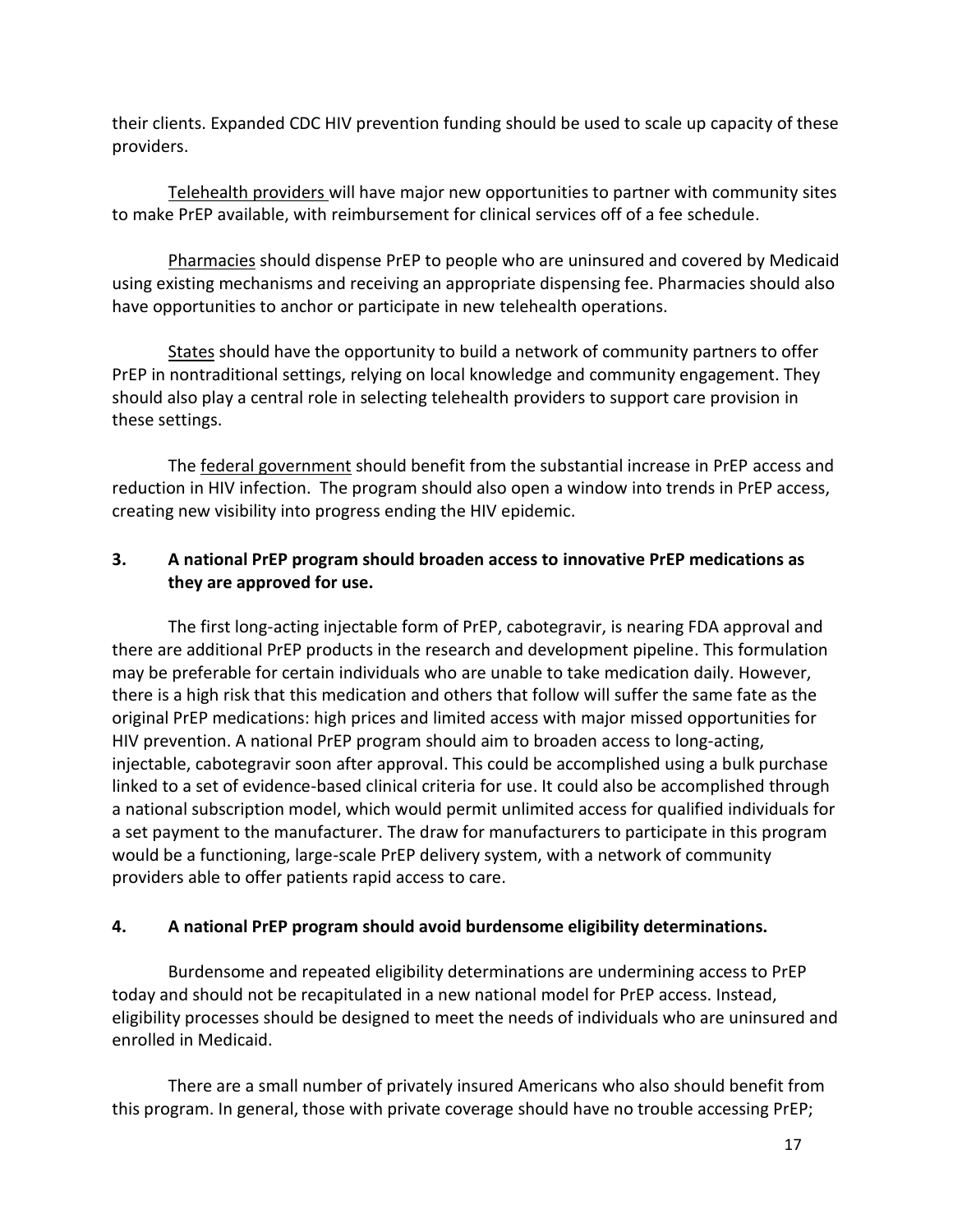under the Affordable Care Act, PrEP is a preventive service available without cost sharing for these individuals. For privacy reasons, however, a small number of privately insured Americans may not be able to access PrEP through their usual coverage.

Seeking to maximize access to childhood vaccines, the Vaccines for Children program developed an approach to eligibility determinations that is a potential model for a national PrEP program. This approach sets standards for providers, rather than complex eligibility determinations for individuals.<sup>77</sup> Providers are instructed to screen patients for eligibility and not to provide free vaccine to children who are known to have private coverage.

Similar to the provider network for Vaccines for Children, the provider network for a national PrEP program should focus on the populations in need. Providers would screen patients for eligibility based on federal eligibility standards.

A national PrEP program should not adopt the strict "payer of last resort" requirements that are a hallmark of the Ryan White HIV/AIDS Program. The Ryan White program relies on purchase and delivery of brand-name and expensive anti-retroviral medications as well as a clinical care model based on specialty care in infectious disease.<sup>78</sup> It also involves a population of those diagnosed with a life-long chronic condition who are more likely to navigate a burdensome determination process.

Rather, a more relevant model for eligibility determinations is community-based HIV prevention programs. Programs engaged in outreach activities do not ask people to provide extensive documentation before providing essential services, including information about immigration status.<sup>79</sup> By hewing to the HIV prevention paradigm, a national PrEP program would balance accessible public health service delivery with encouragement and support for public health providers to leverage public and private payers where available.

#### <span id="page-17-0"></span>**5. A national PrEP program should partner with state and local health departments and meaningfully engage communities most impacted by HIV.**

A national PrEP program should be overseen by a federal agency, while partnering with programs housed within state, territorial, and local health departments who are recipients of CDC's HIV Surveillance and Prevention flagship funding program where possible.<sup>80</sup>

Key roles for state and local partners include communicating on PrEP access with the public, publicizing the options under Part B with health care providers, and identifying innovative access points for Part C. Partners may be able to help select telemedicine providers to match with community access points. If there is no state or local governmental public health capacity to perform these roles, they can be handled by a selected nongovernmental organization or by the federal agency itself.

The success of a national PrEP program depends on meaningful engagement of communities most impacted by HIV. Federal partners and state and local health departments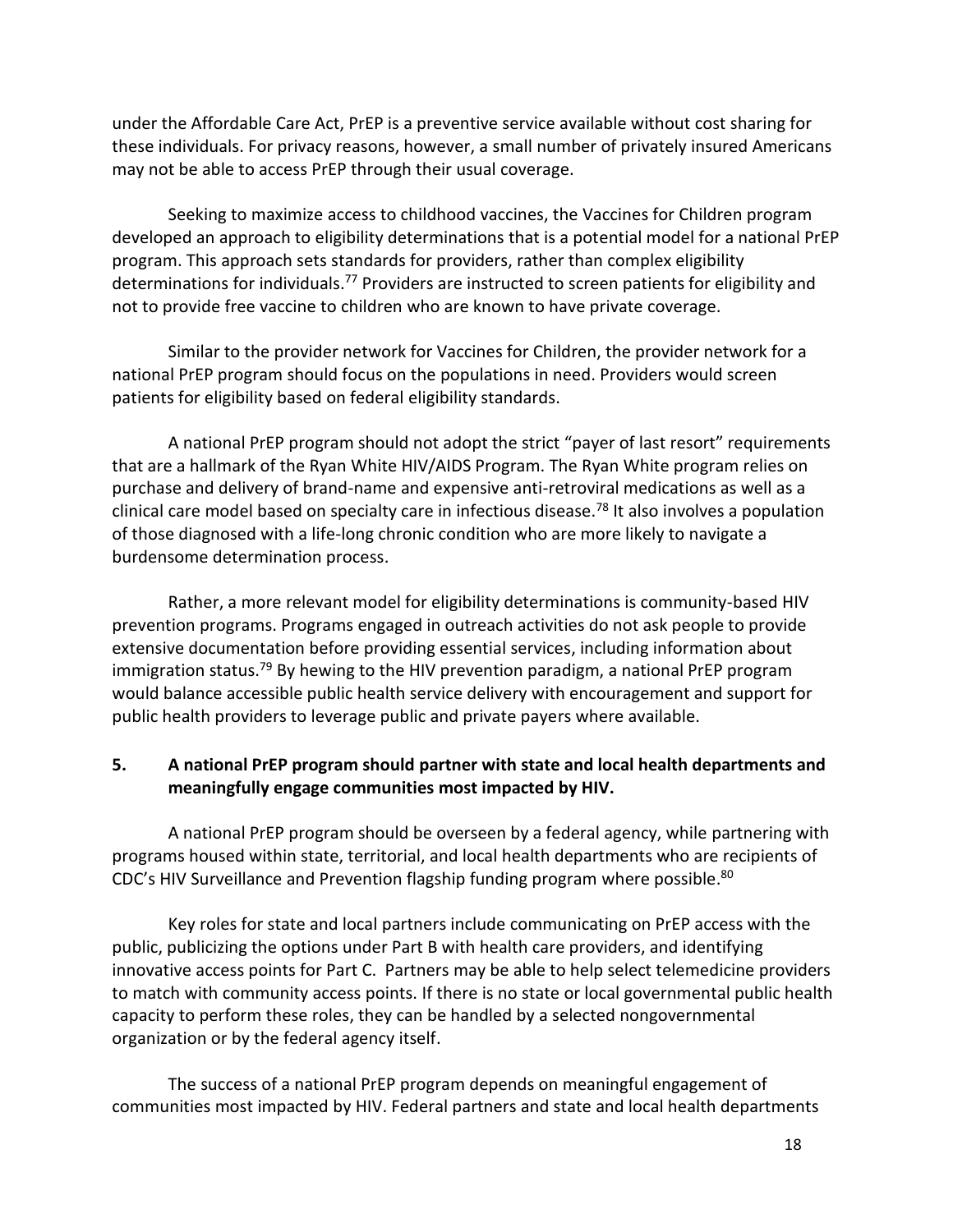should be expected to address community feedback and input as the national PrEP program is developed and implemented to ensure the program is responsive to community needs and concerns. At the same time, federal standards and oversight should ensure that no state is left behind in PrEP access expansion.

#### <span id="page-18-0"></span>**6. The core elements of a national PrEP program should permit a more efficient use of federal resources**

Because of the difficulty accessing data on drug rebates, it is difficult to ascertain the full federal expenditures for PrEP medication and laboratory services across the country. It is likely that the federal government currently spends at least several hundred million dollars for PrEP access for uninsured and Medicaid populations. Reallocating existing federal resources into a national PrEP program should add significant value for the federal government.

Much of the value would accrue to the Medicaid program. The federal government is currently paying for 90 percent of costs for the Medicaid expansion population, the Medicaid eligibility category that captures most people indicated for PrEP based on CDC guidelines. Reducing unnecessary use of more expensive medications could generate significant savings to support the overall effort.<sup>81</sup>

Major savings would also accrue to Medicare, as fewer people would go on to develop HIV. The estimated discounted lifetime cost for people who acquire HIV at age 35 is \$501,000 in FY 2019 dollars. $82$ 

The costs of a national PrEP program could be divided into fixed costs and variable costs based on the number of people receiving access to care. Fixed costs, which would include administrative expenses, can be estimated at approximately \$100 million a year. These funds would cover CDC and state health departments and a national distributor for medications for same-day distribution.<sup>83</sup>

Variable costs would depend on the quantity of medications, laboratory services, and telehealth consultations provided. The expected cost of medication and dispensing for low-cost generic PrEP medications is \$50/month. The cost of PrEP laboratories can be estimated at \$600/year, which is also \$50/month. Finally, the cost of telehealth consultations can also be estimated to be approximately \$600/year (or \$50/month as well).

Not all patients would require all three services from the national PrEP program:

• A first group would only utilize the program for medication costs. This group would include everyone with Medicaid coverage and accessing care through physician offices, community health centers, and other programs with Medicaid-authorized prescribers. Cost per month: \$50. Estimate of size of group: 60 percent of total.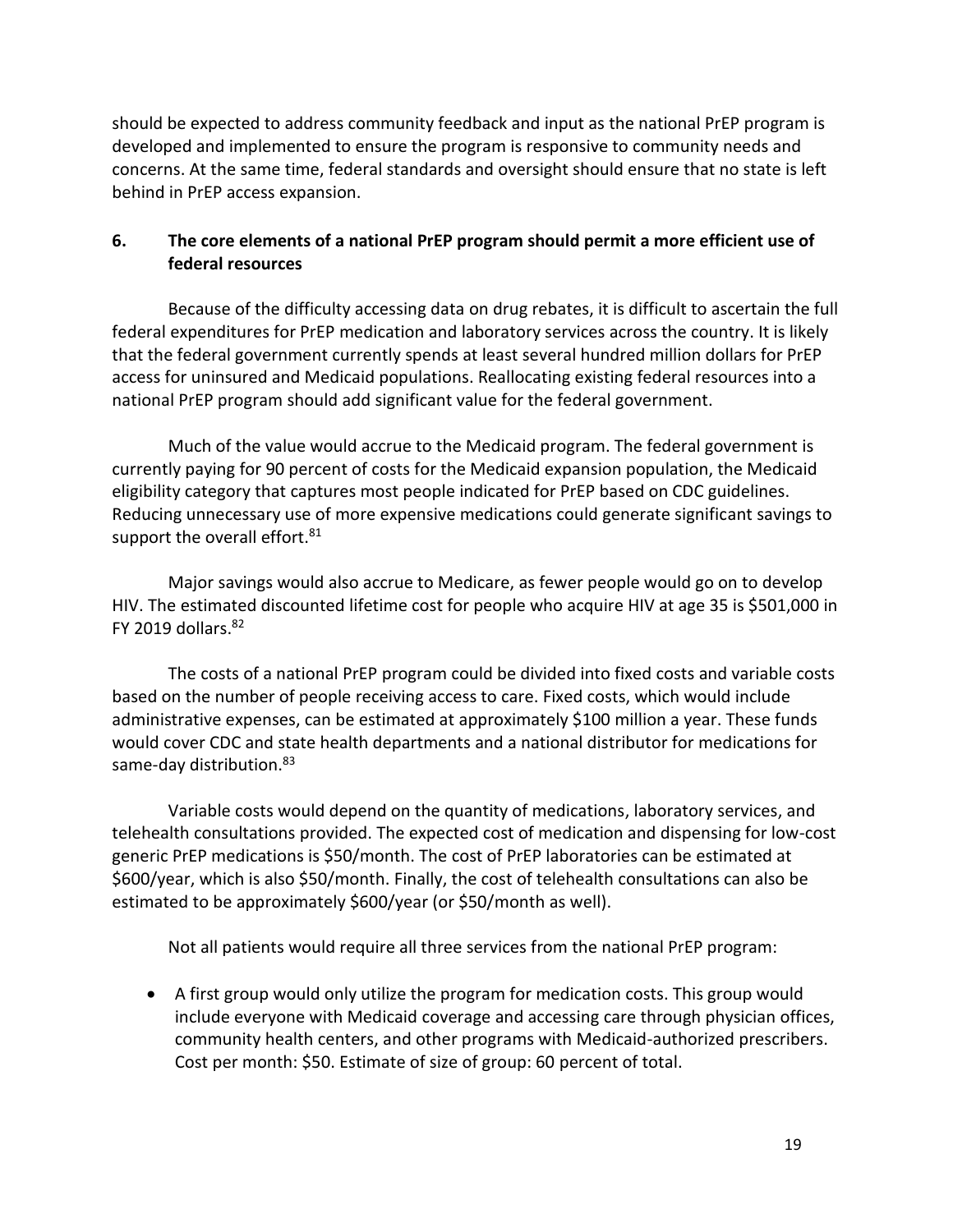- A second group would utilize the program for medication costs and laboratory services. This group would include uninsured individuals obtaining care through physician offices, community health centers, and other clinical settings. Cost per month: \$100. Estimate of size of group: 20 percent of total.
- A third group would utilize the program for medications, laboratory services, and telehealth consultation. This group would include those accessing community sites linked to telehealth providers. Cost per month: \$150. Estimate of size of group: 20 percent of total.

Under these assumptions, every thousand monthly prescriptions would cost the program \$80,000. Six thousand monthly prescriptions would cost less than \$500,000, the value of just one prevented HIV infection.

If it is assumed that half of the estimated 1.1 million people in need of PrEP will be privately insured, then the entire remaining group could obtain low-cost PrEP for the entire year for a total cost of about \$500 million dollars. Meeting half of this need would cost \$250 million. (Considering that many people opt for "on demand" PrEP use rather than continuous use for a year, the total cost could be substantially less.) This investment would prevent thousands of HIV infections,<sup>84</sup> easily covering both the cost of the program and associated additional funding for HIV prevention initiatives.

As other PrEP medications are approved, the expenditures would increase – and so, in theory, would the benefit from greater use of more convenient therapies. The national program could help to maximize this benefit by negotiating a global purchase or subscription model that provides greater coverage at similar cost to the federal government than the current fragmented approach.

# <span id="page-19-0"></span>Other Considerations

A national PrEP Program should build upon existing programs and inspire complementary efforts to boost PrEP use and fight the HIV epidemic.

## <span id="page-19-1"></span>**1. A national PrEP program should be timed with new investments in HIV prevention programs.**

Realizing the full potential of a national program for PrEP access will require more than expanded access to medications and laboratory services. Also important is funding for outreach, counseling, education, and linkage services, as well as capacity building assistance for a broad network of PrEP providers. One consumer group participant noted, that "a lot of people also need help with obtaining affordable housing and a job. People who have HIV get a lot of social services, but there's nothing for people who are HIV-negative."<sup>85</sup> CDC HIV prevention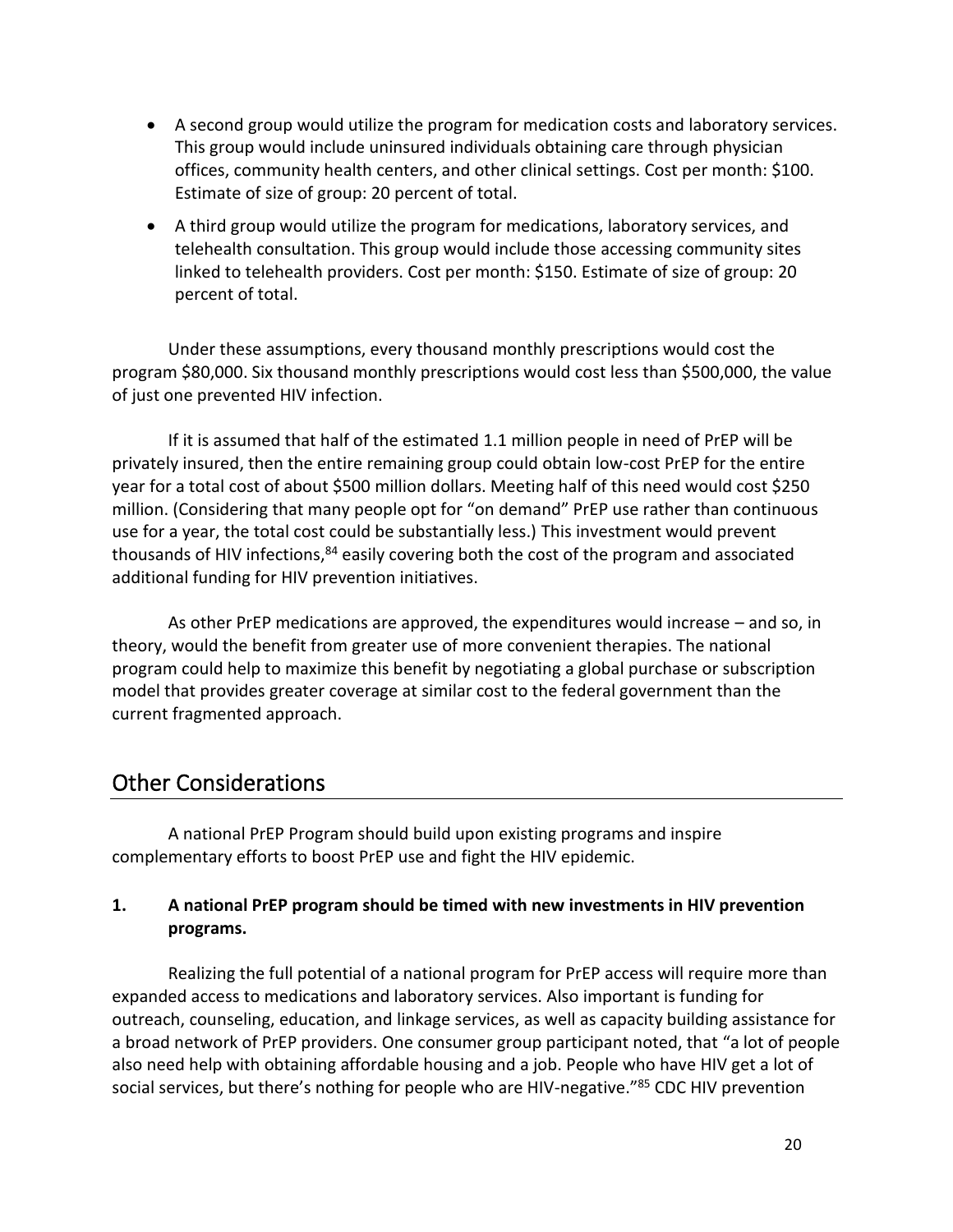funding – including Ending the HIV Epidemic Initiative funding – currently covers many of these services. New resources will allow the delivery system to scale up in tandem with access to medications and laboratory services. Policy changes that would allow more flexibility for CDC HIV prevention grantees to use HIV prevention funding for PrEP would also complement a national PrEP program.

#### <span id="page-20-0"></span>**2. A national PrEP program should be paired with new support for PrEP 340B providers.**

Historically, 340B programs have financed services for people who lack insurance by not only receiving discounted medications for uninsured individuals, but by also being able to make a margin on the use of expensive, brand-name medications for insured individuals.<sup>86</sup> For PrEP medications, clinics can receive these medications at a discount compared to their reimbursement by commercial insurers. This margin is funding a large swath of PrEP activities throughout the country. A strategic switch to low-cost, generic medications, however, complicates this financial model.

In what is unique to PrEP as compared to other medications, for 340B PrEP providers, Gilead's Advancing Access program for *uninsured* individuals also offered an opportunity for providers to generate revenue. 340B providers have been able to purchase the drug at the 340B discounted price and then seek reimbursement from Gilead's Advancing Access program at a much higher usual and customary rate.<sup>87</sup> This spread has allowed many PrEP providers to provide a range of PrEP services beyond the medication, for which there are no other funding streams.

This approach to medication access for the uninsured has created two challenges. First, it has concentrated access to PrEP among providers who can access this additional revenue. Other community providers cannot generate revenue, undermining their ability to offer PrEP. Second, Gilead's program is in transition. The company has announced it will end the practice of reimbursing at a price higher than acquisition cost starting in 2022, which will remove the ability of 340B providers to generate revenue for uninsured patients using this program.<sup>88</sup> This change could be particularly devastating for programs in non-Medicaid expansion states (including many states in the South), where uninsured populations are larger.<sup>89</sup>

The flux in the 340B financing system for PrEP is threatening the ability of a subset of safety net providers to provide critical HIV services. Continuing to finance PrEP access primarily through reliance on the 340B spread available through prescribing high-cost, brand-name drugs is not sustainable and will continue the fragmentation of financing that makes scaling up PrEP so difficult.

A better policy is for enhanced CDC HIV prevention funding to relieve current financing gaps across 340B PrEP providers and work in tandem with a national PrEP program to cover medications and labs for uninsured individuals.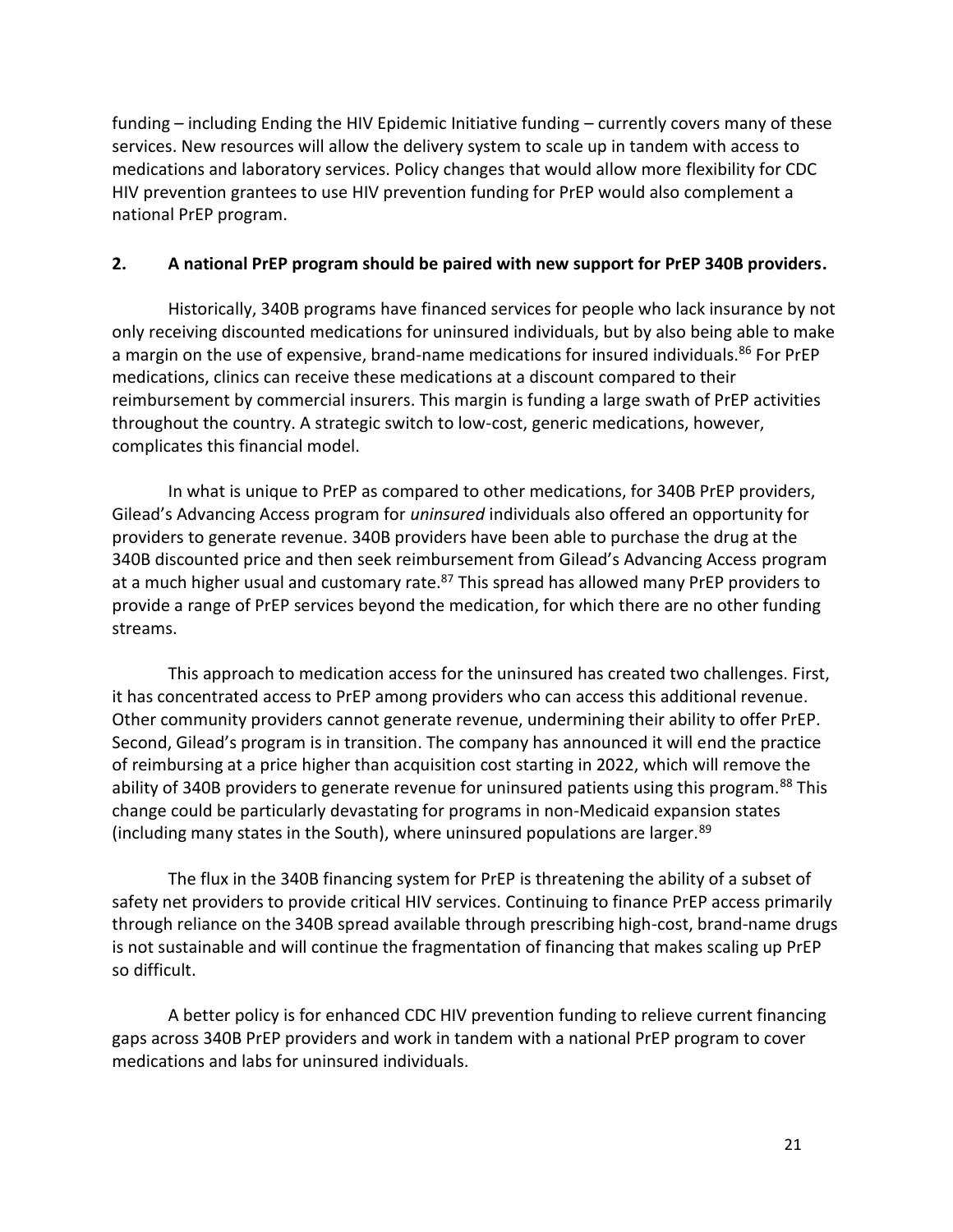## <span id="page-21-0"></span>**3. A national PrEP program would enable simple and effective consumer education campaigns.**

A national PrEP awareness and education campaign is critical to ensure individuals are aware of the value of PrEP and how to access care. The complexity of the current PrEP system undermines consumer engagement and education efforts. The fragmented system of PrEP access, particularly for the uninsured, is difficult to explain, let alone navigate. The simplicity of a national PrEP program will provide a new platform from which to launch a national PrEP education campaign. Such a campaign can drive interest and uptake in HIV prevention more generally. The campaign can leverage the new network of PrEP providers, all with close ties to communities impacted by HIV, to message the availability and importance of PrEP to individuals who are not currently engaged with the health care system.

As one consumer said, "We need something that would help people know that this is available. Many people are afraid to even ask for the services they need because they are afraid that it will cost them, so it will be important for them to be made aware that it won't."<sup>90</sup>

#### <span id="page-21-1"></span>**4. A new PrEP program should support efforts by community health centers to make PrEP available.**

Through the federal Ending the HIV Epidemic initiative, community health centers have been awarded a total of \$152M across FY 2020 and FY 2021 to increase capacity to provide PrEP.<sup>91</sup> This investment has yielded positive results already, expanding access to PrEP for individuals served by the nation's massive health center system.<sup>92</sup> A national PrEP program should not supplant these efforts or funding. Rather, it would allow for same-day starts and greater access to laboratory services for the uninsured. 93

#### <span id="page-21-2"></span>**5. A national PrEP program should support state and federal regulatory reform to expand access to innovative models of care.**

The national PrEP program's forward-leaning use of telehealth to expand access to care through nontraditional community sites should create momentum for regulatory reform.

Telehealth and prescribing are largely regulated by states, and some state rules may not permit the implementation of innovative clinical models. A national PrEP program should facilitate regulatory reform by establishing best practices for PrEP access and providing guidance for rule changes to support their implementation.

A national PrEP program should also engage with the FDA to review the label for PrEP to consider including "on-demand" use, which is now recommended by several major state and local public health agencies.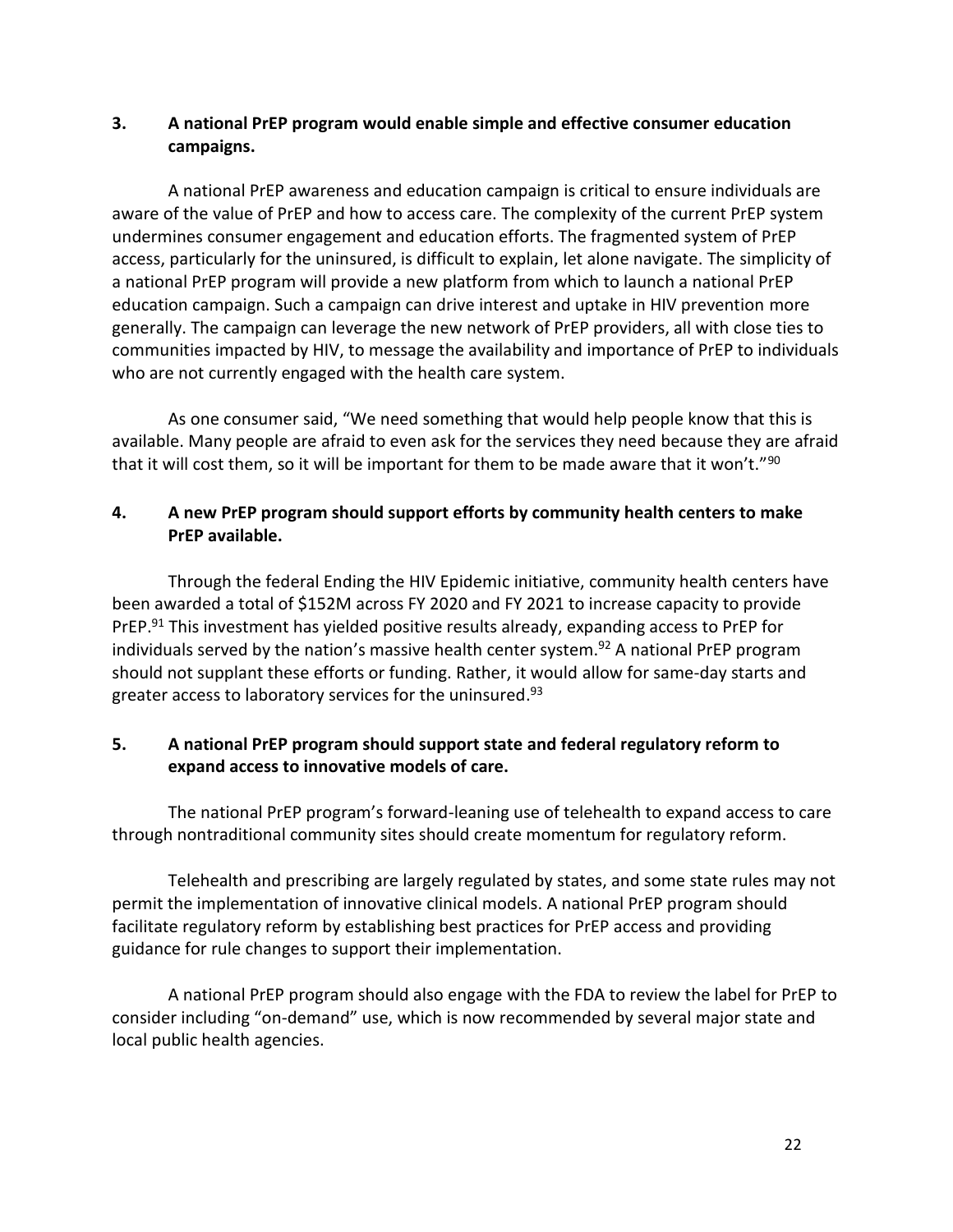#### <span id="page-22-0"></span>**6. A national PrEP program should accelerate efforts to establish reliable models of selftesting for laboratory services.**

Recommended laboratory services for people taking PrEP medications include blood tests and swabs for sexually transmitted infections. Through the use of blood spots and selfadministered swabs, some pilot programs are offering PrEP labs in a single, mail-in kit.<sup>94</sup> A national PrEP program should facilitate consideration of regulatory issues for these kits, so they can be both reliable and broadly adopted.

#### <span id="page-22-1"></span>**7. A national PrEP program should provide a foundation to address other public health emergencies.**

A national PrEP program can serve as a model for more efficient use of other medical products essential to public health. One potential example is naloxone, the opioid overdosereversal agent that is often in short supply because of a confusing and complex system of purchase and distribution.

Beyond pharmaceutical policy, the network of community access points established by a national PrEP program can be mobilized for other health crises. For example, these programs can be enlisted to counter misinformation on COVID, make testing available, and help distribute vaccines. They can also be mobilized to reduce overdose, by providing education, distributing harm reduction supplies, and linking people to addiction treatment.

By building a bridge to often neglected communities, a national PrEP program could become a platform to address other major challenges to public health.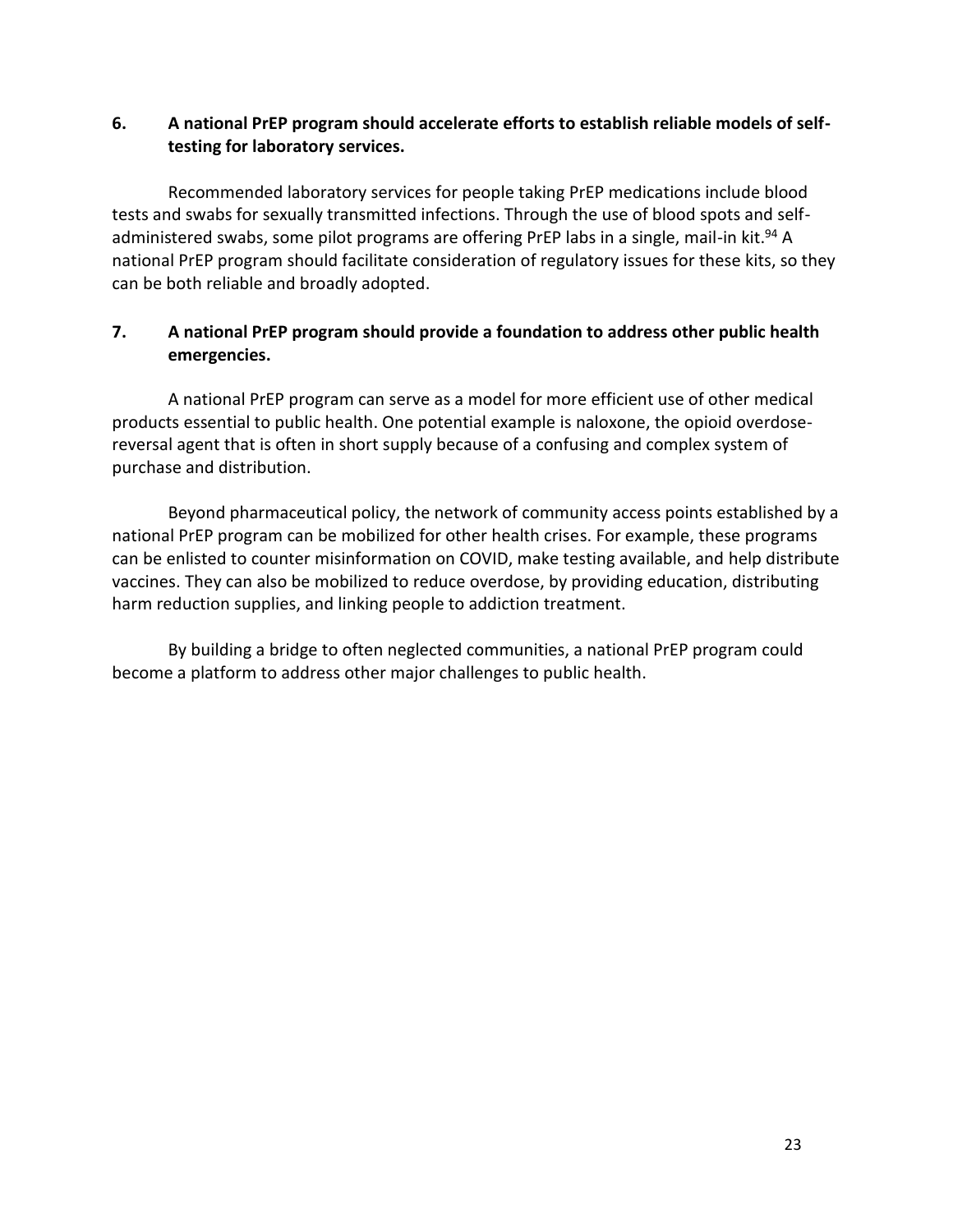- <span id="page-23-0"></span>1. Centers for Disease Control and Prevention, "HIV in the United States and Dependent Areas", August 9, 2021, available at <https://www.cdc.gov/hiv/statistics/overview/ataglance.html> (last visited November 21, 2021).
- 2. P.G. Farnham, et al. "Updates of lifetime costs of care and quality-of-life estimates for HIV-infected persons in the United States: late versus early diagnosis and entry into care. Journal of Acquired Immune Deficiency Syndrome 64, no. 2 (2013) 183-189. Updated to year 2019 \$501,000.
- 3. Kaiser Family Foundation, "The HIV/AIDS Epidemic in the United States: The Basics," June 7, 2021, available at <https://www.kff.org/hivaids/fact-sheet/the-hivaids-epidemic-in-the-united-states-thebasics> (last visited November 21, 2021).
- 4. Centers for Disease Control and Prevention, "Ending the HIV Epidemic in the U.S. (EHE): Overview," September 7, 2021, available at <https://www.cdc.gov/endhiv/overview.html> (last visited November 21, 2021); HIV.gov, "Ending the HIV Epidemic Funding," July 30, 2021, available at <https://www.hiv.gov/federal-response/ending-the-hiv-epidemic/funding> (last visited November 21, 2021).
- 5. See CDC, "HIV in the United States and Dependent Areas", supra note 1.
- 6. Centers for Disease Control and Prevention, "PrEP Effectiveness," May 13, 2021, available at <https://www.cdc.gov/hiv/basics/prep/prep-effectiveness.html> (last visited November 21, 2021); Centers for Disease Control and Prevention, "Effectiveness of Prevention Strategies to Reduce the Risk of Acquiring or Transmitting HIV," November 12, 2019, available at <https://www.cdc.gov/hiv/risk/estimates/preventionstrategies.html#anchor\_1562942347> (last visited November 21, 2021).
- 7. This proposal does not cover post-exposure prophylaxis or PEP. However, the framework could be applied to expanding access to PEP in the future.
- 8. Centers for Disease Control and Prevention, "2019 National HIV Surveillance System Reports," May 27, 2021, available at <https://www.cdc.gov/nchhstp/newsroom/2021/2019-national-hiv-surveillancesystem-reports.html> (last visited November 21, 2021); America's HIV Epidemic Analysis Dashboard, "PrEP coverage," December 2020, available at <https://ahead.hiv.gov/data/prep-coverage> (last visited November 21, 2021).
- 9. CDC, ibid.
- 10. U.S. Food & Drug Administration, "Drug Approval Package," August 2, 2012, available at <https://www.accessdata.fda.gov/drugsatfda\_docs/nda/2012/021752\_truvada\_toc.cfm> (last visited on November 21, 2021).
- 11. U.S. Food & Drug Administration, "FDA approves second drug to prevent HIV infection as part of ongoing efforts to end the HIV epidemic," October 3, 2019, available at <https://www.fda.gov/news-events/pressannouncements/fda-approves-second-drug-prevent-hiv-infection-part-ongoing-efforts-end-hiv-epidemic> (last visited November 21, 2021).
- 12. See CDC, "PrEP Effectiveness," supra note 6; and see CDC, "Effectiveness of Prevention Strategies to Reduce the Risk of Acquiring or Transmitting HIV," supra note 6.
- 13. HIV.gov, "Pre-Exposure Prophylaxis," August 2, 2021, available at <https://www.hiv.gov/hiv-basics/hivprevention/using-hiv-medication-to-reduce-risk/pre-exposure-prophylaxis> (last visited November 21, 2021); Gilead, Gilead Presents 96-week DISCOVER Trial Data Demonstrating Favorable Renal and Bone Safety Profile of Descovy for HIV PrEP in At-Risk Populations," March 10, 2020, available at <https://www.gilead.com/news-and-press/press-room/press-releases/2020/3/gilead-presents-96-week-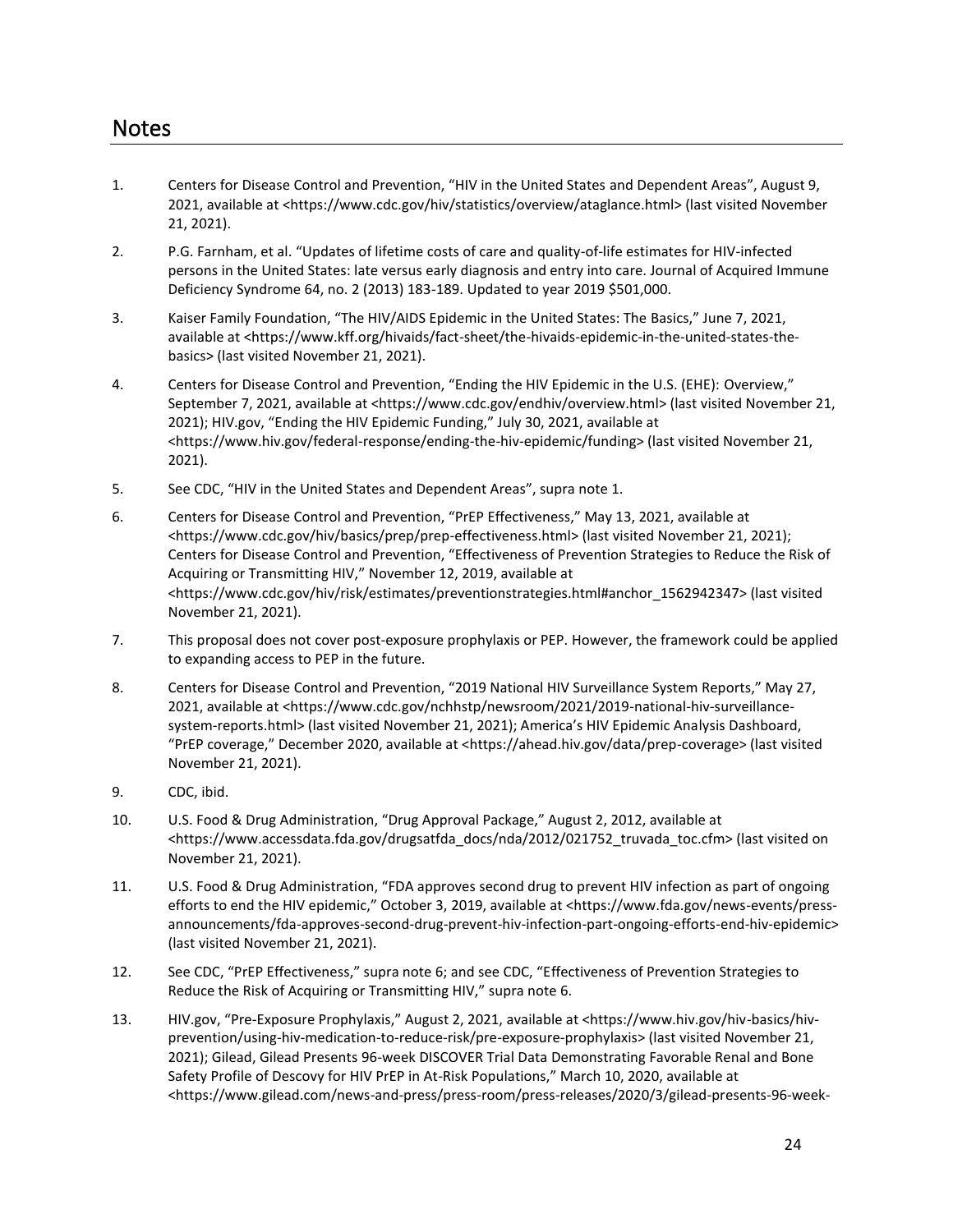discover-trial-data-demonstrating-favorable-renal-and-bone-safety-profile-of-descovy-for-hiv-prep-in-atrisk-populations> (last visited November 21, 2021).

- 14. ViiV Healthcare, "ViiV Healthcare receives FDA Breakthrough Therapy Designation for investigational, long-acting cabotegravir for HIV prevention," November 17, 2020, available at <https://viivhealthcare.com/en-gb/media/press-releases/2020/november/viiv-healthcare-receives-fdabreakthrough-therapy-designation-fo> (last visited November 21, 2021).
- 15. HIV Prevention Trials Network, "Study Summary: HPTN 083: An HIV prevention clinical trial," August 11, 2021, available at <https://www.hptn.org/research/studies/hptn083> (last visited November 21, 2021); HIV Prevention Trials Network, "Study Summary: HPTN 084: Long-acting Injectable For the Epidemic," November 9, 2020, available at <https://www.hptn.org/research/studies/hptn084> (last visited November 21, 2021).
- 16. AIDS Vaccine Advocacy Coalition, "The Years Ahead in Biomedical HIV Prevention Research," September 2021, available at <https://www.avac.org/sites/default/files/infographics/YearsAheadHIVPreventionResearch\_Septembert2 021.png> (last visited November 21, 2021).
- 17. Centers for Disease Control and Prevention, "As many as 185,000 new HIV infections in the U.S. could be prevented by expanding testing, treatment, PrEP," February 24, 2016, available at <https://www.cdc.gov/nchhstp/newsroom/2016/croi-press-release-prevention.html> (last visited November 21, 2021).
- 18. A.E. Grulich, et al., "Long-term protection from HIV infection with oral HIV pre-exposure prophylaxis in gay and bisexual men: findings from the expanded and extended EPIC-NSW prospective implementation study," Lancet HIV 8, no. 8 (2021): e486-e494; D. Colby, et al., "HIV pre-exposure prophylaxis and health and community systems in the Global South: Thailand case study," Journal of International AIDS Society 18, (2015): 19953.
- 19. Centers for Disease Control and Prevention, "Ending the HIV Epidemic in the U.S. (EHE): Prevent," July 27, 2021, available at <https://www.cdc.gov/endhiv/prevent.html> (last visited November 21, 2021).
- 20. Centers for Disease Control and Prevention, "Preexposure Prophylaxis for the Prevention of HIV Infection In the United States – 2017 Update: A Clinical Practice Guideline," March 2018, at 47-48, available at <https://www.cdc.gov/hiv/pdf/risk/prep/cdc-hiv-prep-guidelines-2017.pdf> (last visited November 21, 2021).
- 21. D.P. Serota, et al., "Beyond the Biomedical: Preexposure Prophylaxis Failures in a Cohort of Young Black Men Who Have Sex With Men in Atlanta, Georgia," Clinical Infectious Diseases 67, no. 6 (2018): 965-970; S.E. Rutstein, et al., "Initiation, discontinuation, and restarting HIV pre-exposure prophylaxis: ongoing implementation strategies," Lancet HIV 7, no. 10 (2020): e721-e730.
- 22. 46brooklyn, "What Does It Cost? Start with NADAC," November 9, 2021, available at <https://www.46brooklyn.com/nadac> (last visited November 21, 2021); Good Rx, "Tenofovir," available at <https://www.goodrx.com/tenofovir> (last visited November 21, 2021).
- 23. S. Gavaskar, "Expensive New Drug Could Undermine HIV Prevention Efforts," March 9, 2020, available at <https://medicine.yale.edu/news-article/23020> (last visited November 21, 2021); R.P. Walensky, et al., "Comparative pricing of branded tenofovir alafenamide/emtricitabine relative to generic tenofovir disoproxil fumarate/emtricitabine for HIV pre-exposure prophylaxis: A cost-effectiveness analysis," Annals of Internal Medicine 172, no. 9 (2020): 583-590; L.Y. Wang, et al., "Cost-effectiveness of pre-exposure prophylaxis among adolescent sexual minority males," Journal of Adolescent Health 66, no. 1 (2020): 100- 106; D.C. Daskalakis & O. Blackstock, "TDF-FTC is Still the First-Line Regimen for PrEP," NYC Health, January 2020, available at <https://www1.nyc.gov/assets/doh/downloads/pdf/ah/first-line-regimenprep.pdf> (last accessed November 21, 2021).
- 24. CDC, "2019 National HIV Surveillance System Reports," supra note 8.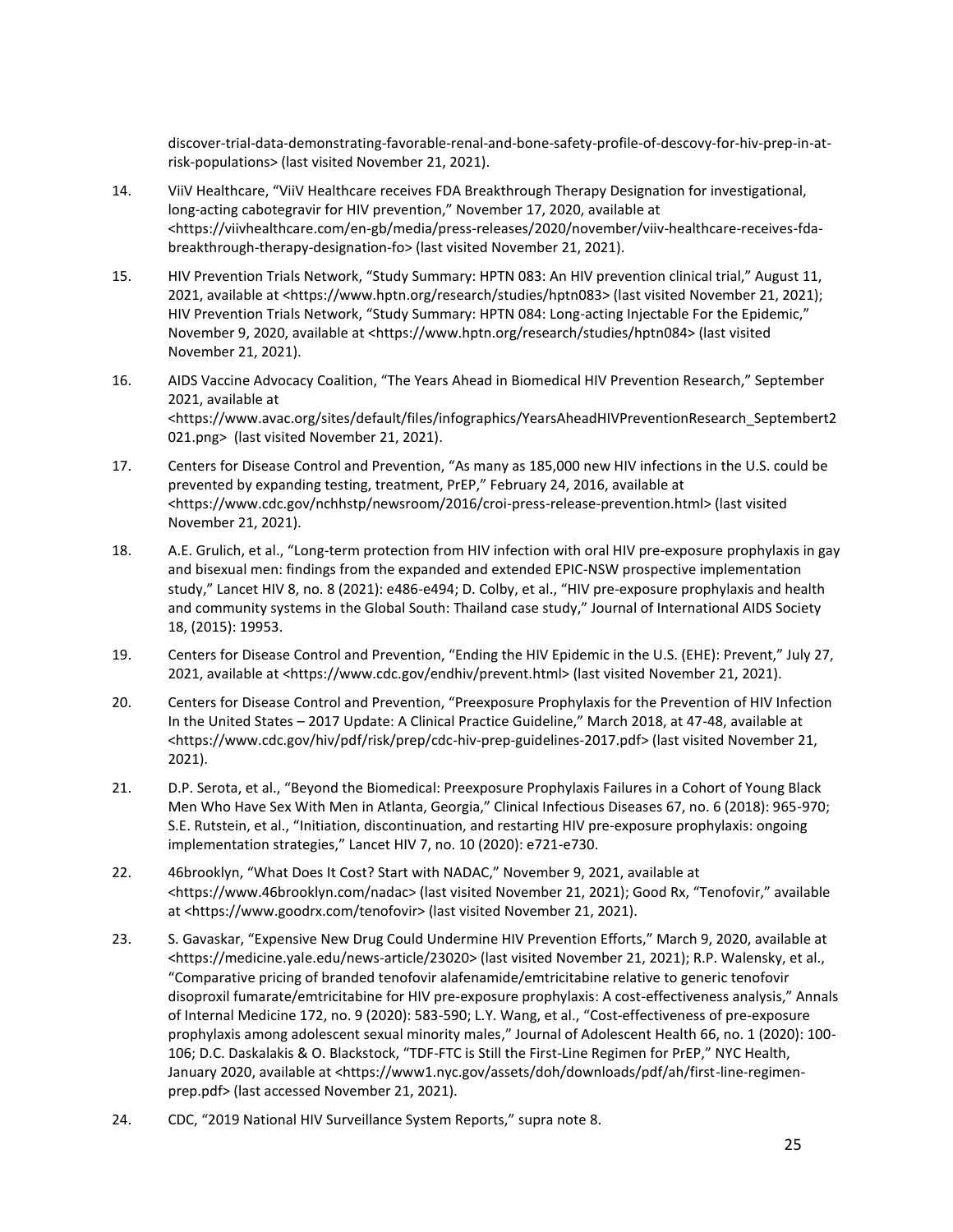- 25. Centers for Disease Control and Prevention, "HIV Testing, Treatment, Prevention Not Reaching Enough Americans," December 3, 2019, available at <https://www.cdc.gov/nchhstp/newsroom/2019/ending-HIVtransmission-press-release.html> (last visited November 21, 2021).
- 26. L. Tao, et al., "Real-world utilization of F/TDF and F/TAF for HIV Pre-exposure Prophylaxis during the COVID-19 pandemic in the US, December 2019-June 2020," Abstract OAC0203, 11th IAS Conference on HIV Science July 18-21, 2021, available at <https://www.natap.org/2021/IAS/IAS\_14.htm> (last visited November 21, 2021).
- 27. CDC, "2019 National HIV Surveillance System Reports," supra note 8.
- 28. Centers for Disease Control and Prevention, "HIV: African Americans," September 23, 2021, available at <https://www.cdc.gov/hiv/group/racialethnic/africanamericans/index.html> (last visited November 21, 2021); Centers for Disease Control and Prevention, "HIV: Hispanic/Latino People," October 12, 2021, available at <https://www.cdc.gov/hiv/group/racialethnic/hispaniclatinos/index.html> (last visited November 21, 2021).
- 29. C. Yang, et al., "Awareness of and Interest in Pre-Exposure Prophylaxis among Patients Receiving Services at Public Sexually Transmitted Disease Clinics in an Urban Setting," Journal of Health Care for the Poor and Underserved 32, no. 1 (2021): 537-549; Y.A. Huang, et al., "HIV Preexposure Prophylaxis, by Race and Ethnicity – United States, 2014-2016," Morbidity and Mortality Weekly Report 67, no. 41 (2018): 1146- 1150; A.J. Siegler, et al., "Policy- and county-level associations with HIV pre-exposure prophylaxis use, the United States, 2018," Annals of Epidemiology 45 (2020): 24-31.
- 30. Centers for Disease Control and Prevention, *HIV in the Southern United States*, September 2019, available at <https://www.cdc.gov/hiv/pdf/policies/cdc-hiv-in-the-south-issue-brief.pdf> (last visited November 1, 2021).
- 31. Y.A. Huang, et al., "Persistence with Human Immunodeficiency Virus Pre-exposure Prophylaxis in the United States, 2012–2017," Clinical Infectious Diseases 72, no. 3 (2021): 379-385.
- 32. J.M. Sevelius, et al., "HIV Testing and PrEP Use in a National Probability Sample of Sexually Active Transgender People in the United States," Journal of Acquired Immune Deficiency Syndrome 84, (2020): 437-442; CDC, "2019 National HIV Surveillance System Reports," supra note 8.
- 33. M.L. Shaw, "In Debate Over PrEP, Researchers Raise Questions About Benefit vs Value," January 13, 2020, AJMC, available at <https://www.ajmc.com/view/in-debate-over-prep-researchers-raise-questions-aboutbenefit-vs-value-> (last visited November 21, 2021).
- 34. Gilead Advancing Access, "Get Started with Gilead Advancing Access Program," available at <https://www.gileadadvancingaccess.com/get-started-advancing-access> (last visited November 21, 2021).
- 35. Department of Health and Human Services, "Ready, Set, PrEP: Find Out If You Qualify to Enroll for Free PrEP Medications," available at <https://readysetprep.hiv.gov> (last visited November 21, 2021).
- 36. NASTAD, "State PrEP Assistance Programs," available at <https://www.nastad.org/prep-access/stateprep-assistance-programs> (last visited November 21 2021).
- 37. HIV.gov, "Federal Funding for HIV/AIDS," August 4, 2015, available at <https://www.hiv.gov/federalresponse/funding/federal-funding> (last visited November 21, 2021).
- 38. T. Straube, "Why Are Only 891 People Enrolled in a Free PrEP Program for 200,000?," POZ, June 2, 2020, available at <https://www.poz.com/article/891-people-enrolled-free-prep-program-200000> (last visited November 21, 2021).
- 39. U.S. Food and Drug Administration, "Drugs@FDA: FDA-Approved Drugs," available at <https://www.accessdata.fda.gov/scripts/cder/daf/index.cfm?event=overview.process&ApplNo=090513> (last visited November 21, 2021).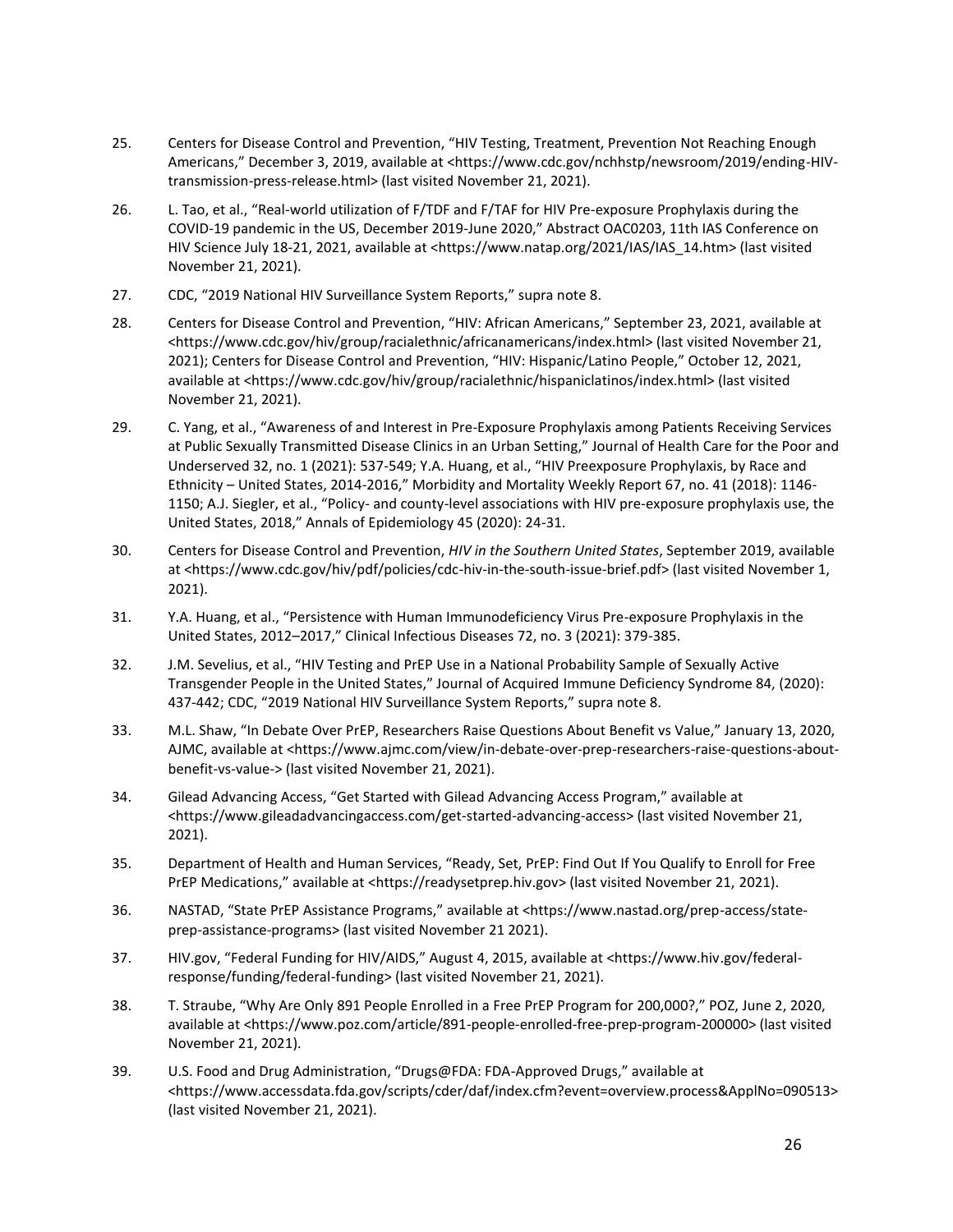- 40. Gilead Advancing Access, supra note 34; US Department of Health and Human Services, supra note 35.
- 41. K. Ming et al., "Improving the HIV PrEP continuum of care using an intervention for healthcare providers: a stepped-wedge study protocol," BMJ Open 10, (2020): e040734; L.A. Eaton, et al., "Stigma and Conspiracy Beliefs Related to Pre-exposure Prophylaxis (PrEP) and Interest in Using PrEP Among Black and White Men and Transgender Women Who Have Sex with Men," Journal of AIDS and Behavior 21, (2017): 1236-1246.
- 42 L. Dean, et al. "Novel population-level proxy measures for suboptimal HIV preexposure prophylaxis initiation and persistence in the USA." *AIDS (London, England)* vol. 35,14 (2021): 2375-2381.
- 43. K.F. Kamis, et al., "Same-Day HIV Pre-Exposure Prophylaxis (PrEP) Initiation During Drop-in Sexually Transmitted Diseases Clinic Appointments Is a Highly Acceptable, Feasible, and Safe Model that Engages Individuals at Risk for HIV into PrEP Care," Open Forum Infectious Diseases 6, no. 7 (2019): 310-317.
- 44. See, e.g., N.D. Laborde, et al., "Understanding PrEP Persistence: Provider and Patient Perspectives," AIDS and Behavior 24, no. 9 (2020): 2509-2519.
- 45. Y. Jo, et al., "Interest in linkage to PrEP among people who inject drugs accessing syringe services; Miami, Florida," PLoS ONE 15, no. 4 (2020): e0231424. A.M. Roth, et al., "Integrating HIV Preexposure Prophylaxis With Community-Based Syringe Services for Women Who Inject Drugs: Results From the Project SHE Demonstration Study," Journal of Acquired Immune Deficiency Syndrome 86, (2021): e61-e70; R. Bellman, et al., "An observational survey assesses the extent of PrEP and PEP furnishing in San Francisco Bay Area pharmacies," Journal of the American Pharmacists Associations (2021); C.M. Khosropour, et al., "A Pharmacist-Led, Same-Day, HIV Pre-Exposure Prophylaxis Initiation Program to Increase PrEP Uptake and Decrease Time to PrEP Initiation," AIDS Patient Care and STDs 34, no. 1 (2020).
- 46. Ming, supra note 41.
- 47. PrEP Consumer Group, August 2021.
- 48. PrEP Consumer Group, August 2021.
- 49. Eaton, supra note 41. G. Aidoo-Frimpong, et al., "A Review of Cultural Influences on Risk for HIV and Culturally-Responsive Risk Mitigation Strategies Among African Immigrants in the US," Journal of Immigrant and Minority Health (2020): online; R.A. Brooks, et al., "Predictors of Awareness, Accessibility and Acceptability of Pre-exposure Prophylaxis (PrEP) Among English- and Spanish-Speaking Latino Men Who have Sex with Men in Los Angeles, California," Journal of Immigrant and Minority Health 22, (2020): 708-716.
- 50. S.A. Golub, "PrEP Stigma: Implicit and Explicit Drivers of Disparity," Current HIV/AIDS Reports 15, (2018): 190-197. D. English, et al., "Intersectional social control: The roles of incarceration and police discrimination in psychological and HIV-related outcomes for Black sexual minority men," Social Science and Medicine 258, (2020): 113-121.
- 51. B.F. Farkhad, et al., "Effect of Medicaid Expansions on HIV Diagnoses and Pre-Exposure Prophylaxis Use." American Journal of Preventive Medicine 60, no. 3 (2021): 335-342; D. Karletsos & C. Stoecker, "Impact of Medicaid Expansion on PrEP Utilization in the US: 2012-2018." AIDS and Behavior 25, no. 4 (2021): 1103-1111.
- 52. J.T. Jones, et al., "Pre-exposure Prophylaxis (PrEP) Awareness and Prescribing Behaviors Among Primary Care Providers: DocStyles Survey, 2016-2020, United States," AIDS and Behavior 25, no. 4 (2021): 1267- 1275. Epub 2020 Nov 17.
- 53. PrEP Consumer Group, August 2021.
- 54. A.D. Castel, et al., "Understanding HIV Care Provider Attitudes regarding Intentions to Prescribe PrEP," Journal of Acquired Immune Deficiency Syndrome 70, no. 5 (2015): 520-528.
- 55. PrEP Consumer Group, August 2021.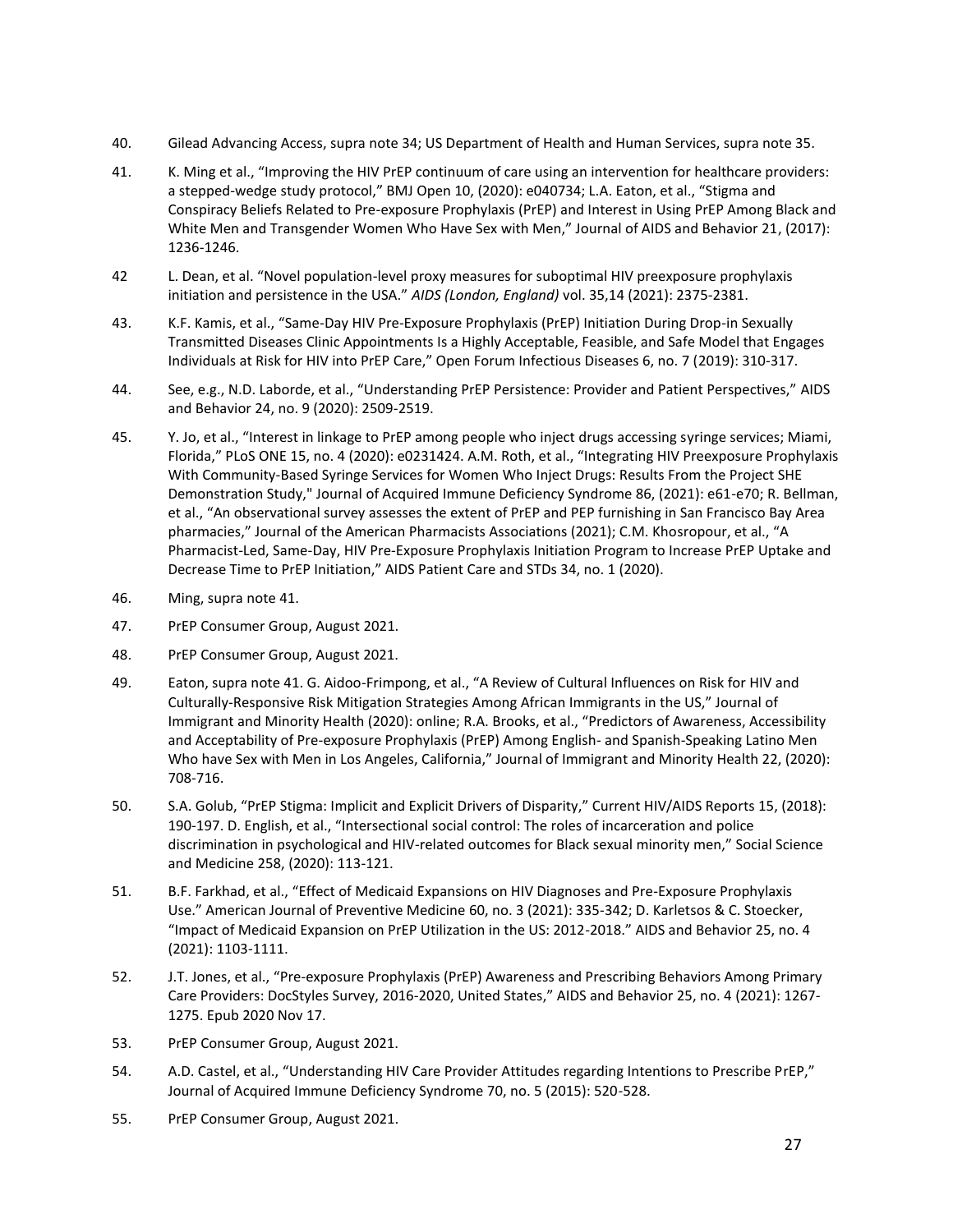- 56. Kamis, supra note 43.
- 57. See, e.g., Laborde, supra note 44.
- 58. Ming, supra note 41.
- 59. N. Seiler, *Leveraging Financing and Coverage Benefits: Medicaid Strategies to Deliver PrEP Intervention Services*, AcademyHealth, January 2019, available at <https://academyhealth.org/sites/default/files/leveragingfinancingcoveragemedicaidstrategiesprep\_jan2 019 O.pdf> (last visited November 21, 2021).
- 60. N.W. Furukawa, et al., "National Trends in Drug Payments for HIV Preexposure Prophylaxis in the United States, 2014 to 2018: A Retrospective Cohort Study," Annals of Internal Medicine. 173, no. 10 (2020): 799- 805. Epub 2020 Sep 8.
- 61. Huang, supra at note 31.
- 62. Ibid.
- 63. T. C. Willie, et al., "You Never Know What Could Happen: Women's Perspectives of Pre-Exposure Prophylaxis in the Context of Recent Intimate Partner Violence," Women's Health Issues 30, no. 1 (2020): 41-48; T.L. O'Malley, et al., "Intimate Partner Violence, HIV Pre-Exposure Prophylaxis (PrEP) Acceptability, and Attitudes About Use: Perspectives of Women Seeking Care at a Family Planning Clinic," Journal of AIDS and Behavior 25, (2021): 427-437; Ruth Ellis Center, "what we do," available at <https://www.ruthelliscenter.org> (last visited November 21, 2021).
- 64. D. Smith, L. Grant, and J. Zigman, NACCHO, "Assessing the Impact of COVID-19 Response on Local Health Department HIV PrEP Implementation Activities" (October 8, 2021). National Sexual Health Conference 2021, virtual presentation (presentation on file with author).
- 65. E. E. Chasco, et al., "Bringing Iowa TelePrEP to Scale: A Qualitative Evaluation," American Journal of Preventive Medicine 61, no. 5 (2021): S108-117.
- 66. NASTAD, "State-specific Tele-PreP Practices," available at <https://www.nastad.org/maps/state-specifictele-prep-services> (last visited November 21, 2021); A.J. Siegler, et al., "Developing and Assessing the Feasibility of a Home-based Preexposure Prophylaxis Monitoring and Support Program," Clinical Infectious Diseases 68, no. 3 (2018): 501-504.
- 67. PrEP Iowa, "TelePrEP," available at <https://www.prepiowa.org/teleprep> (last visited November 21, 2021).
- 68. See, e.g., MISTR, a company that provides telehealth access to PrEP prescribers, mail order delivery of medications, and access to home testing for PrEP labs, available at <https://heymistr.com/#howitworks> (last visited November 21, 2021).
- 69. M.I. Lopez, et al., "Implementation of pre-exposure prophylaxis at a community pharmacy through a collaborative practice agreement with San Francisco Department of Public Health," Science and Practice Advances in Pharmacy Practice 60, no. 1 (2019): 138-144.
- 70. Straube, supra at note 38; C. Sloan, et al., "PACHA Highlights Need to Address HIV PrEP Coverage Disparities," Avalere, April 7, 2021, available at <https://avalere.com/insights/pacha-highlights-need-toaddress-hiv-prep-coverage-disparities> (last visited November 21, 2021).
- 71. J. L Marcus, et al., "Switching From Tenofovir Disoproxil Fumarate to Tenofovir Alafenamide for Human Immunodeficiency Virus Preexposure Prophylaxis at a Boston Community Health Center," Open Forum Infectious Diseases 8, no. 8 (2021): ofab372.
- 72. PrEP Consumer Group, August 2021.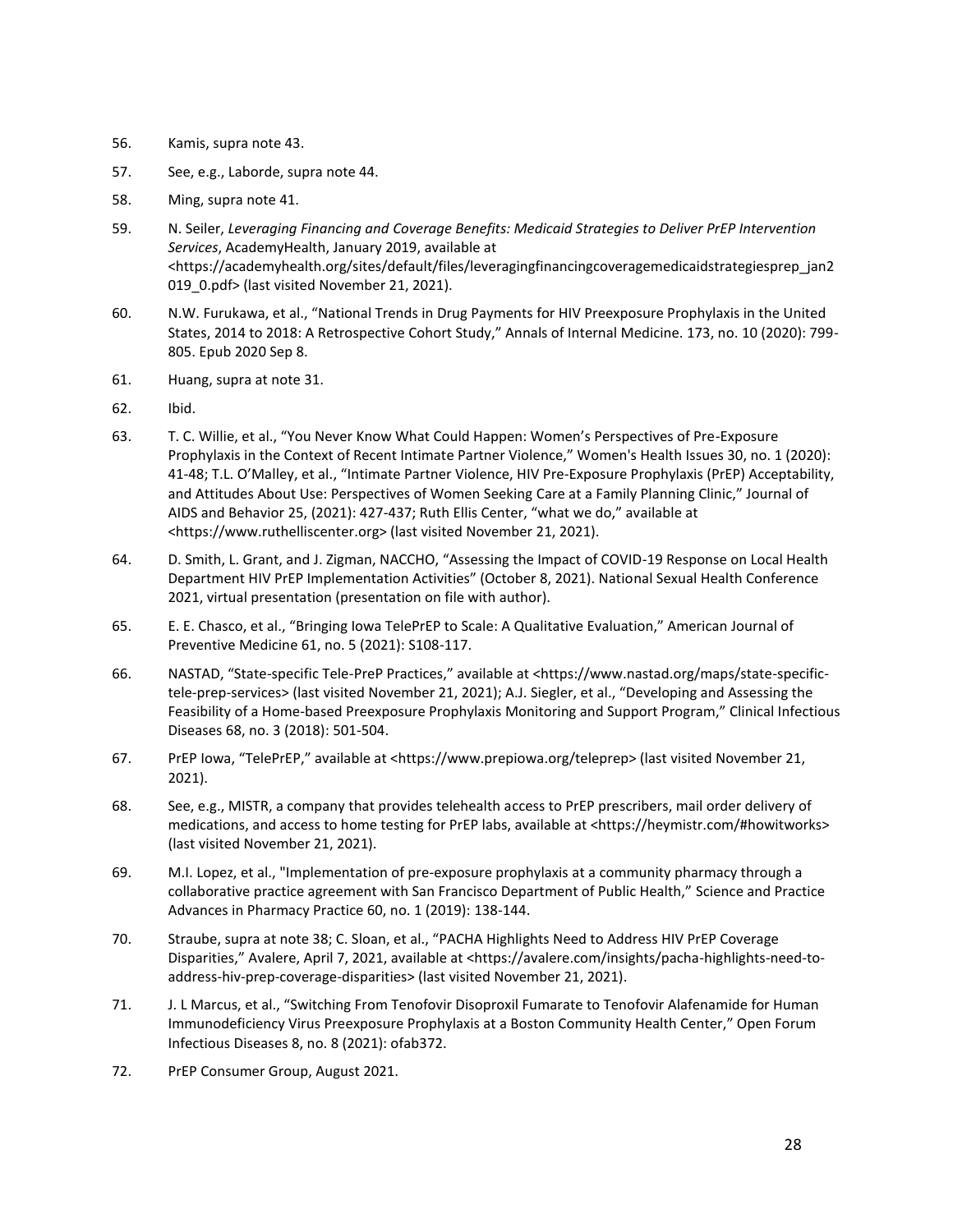- 73. The team convened two consumer input groups in August and October 2021. The consumer groups included men who were either current or past users of PrEP. Participants included a mix of insurance statuses, race/ethnicity, and geographic location.
- 74. Because of recent changes mandating coverage of PrEP medication and ancillary services without cost sharing in most private insurance plans, there is not a need to cover cost sharing on behalf of insured individuals: see Departments of Labor, Health and Human Services, and the Treasury, "FAQs about Affordable Care Act Implementation, Part 47," July 19, 2021, available at <https://www.cms.gov/CCIIO/Resources/Fact-Sheets-and-FAQs/Downloads/FAQs-Part-47.pdf> (last visited November 21, 2021).
- 75. 46brooklyn, supra note 22.
- 76. CDC, Preexposure Prophylaxis for the Prevention of HIV Infection In the United States 2017 Update: A Clinical Practice Guideline, supra note 20 at 41.
- 77. Centers for Disease Control and Prevention, "Vaccines for Children Program (VFC): Eligibility Criteria," December 17, 2014, available at <https://www.cdc.gov/vaccines/programs/vfc/providers/eligibility.html> (last visited November 21, 2021).
- 78. Health Resources and Services Administration, "Ryan White HIV/AIDS Program," December 2020, available at <https://hab.hrsa.gov/about-ryan-white-hivaids-program/about-ryan-white-hivaids-program> (last visited November 21, 2021).
- 79. K.R. Page, et al., "Promoting Pre-Exposure Prohylaxis to Prevent HIV Infections Among Sexual and Gender Minority Hispanics/Latinxs," AIDS Education and Prevention 29, no. 5 (2017): 389-400; D. Guenter, et al., "Rapid Point-of-Care HIV Testing in Community-Based Anonymous Testing Program: A Valuable Alternative to Conventional Testing," AIDS Patient Care and STDs 22, no. 3 (2008).
- 80. Centers for Disease Control and Prevention, "Funding Communities for HIV Prevention," August 6, 2021, available at <https://www.cdc.gov/hiv/policies/strategic-priorities/mobilizing/funding-communities.html> (last visited November 21, 2021); Centers for Disease Control and Prevention, "Eligibility Criteria," April 11, 2019, available at <https://www.cdc.gov/hiv/funding/announcements/ps18-1802/eligibility.html> (last visited November 21, 2021).
- 81. This approach could be paired with a mechanism to recoup expenses of high-cost medications for individuals covered by Medicaid from the Medicaid program.
- 82. Farnham, supra note 2.
- 83. This estimate is based on an adjustment to the administrative cost of the Vaccines for Children program (which is approximately \$100 million per year in grants to states), an expected \$15 million cost for CDC, and an expected \$15 million for a vaccine distributor.
- 84. CDC, "As many as 185,000 new HIV infections in the U.S. could be prevented by expanding testing, treatment, PrEP," supra note 17.
- 85. PrEP Consumer Group, August 2021.
- 86. V.B. Kirby, et al., The Role of the 340B Drug Pricing Program in HIV-Related Services in California," Northern California HIV/AIDS Policy Research Center, May 2018, available at <https://www.californiaaidsresearch.org/files/340B-HIV-Rapid-Response-Report-FINAL.pdf> (last visited November 21, 2021).
- 87. Gilead, "Gilead Announces Updates to The Advancing ACCESS® Patient Assistance/Medication Assistance Program," April 8, 2021, available at <https://www.gilead.com/news-and-press/companystatements/gilead-announces-updates-to-the-advancing-access-patient-assistance-medication-assistanceprogram> (last visited November 21, 2021).
- 88. Ibid.